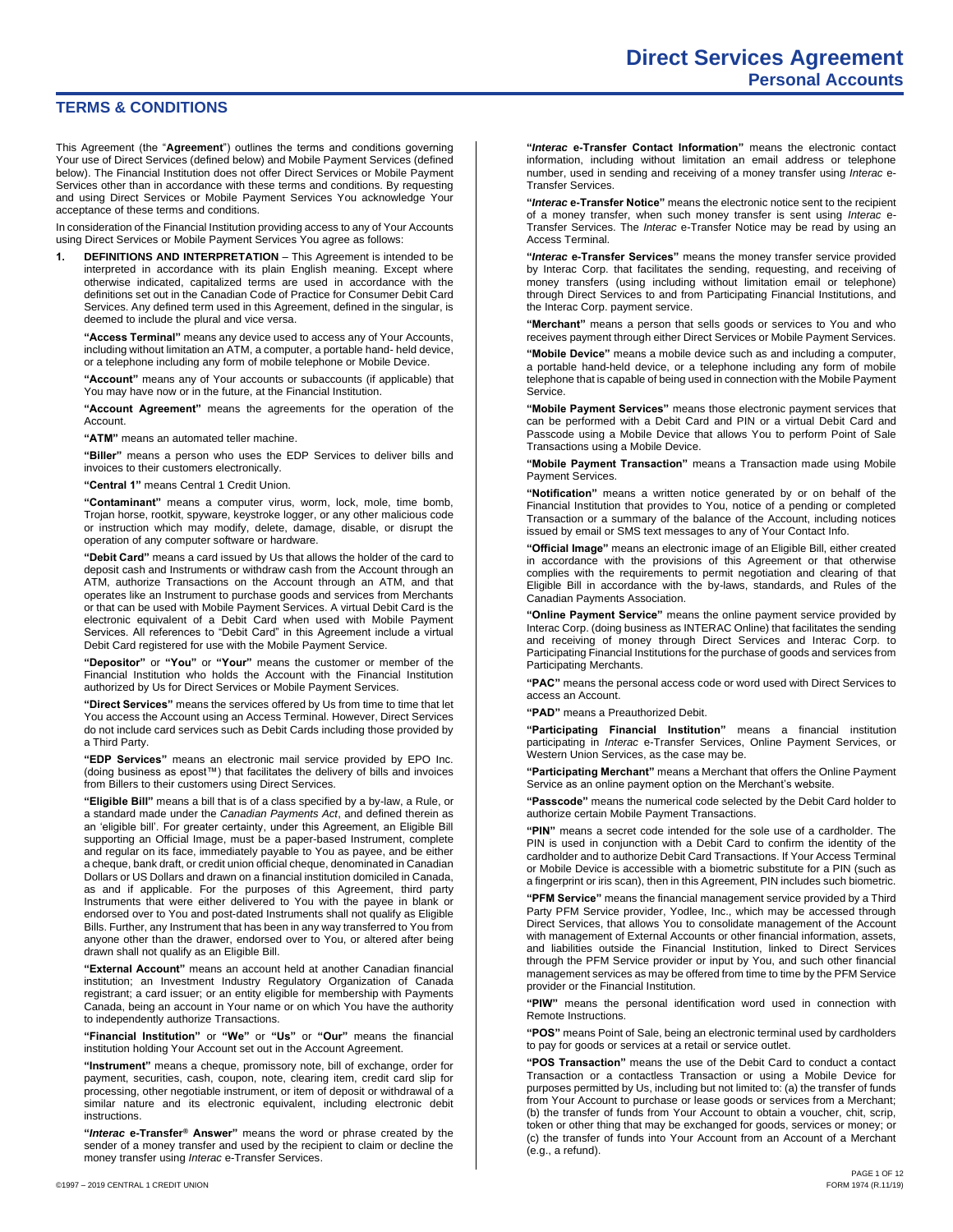**"Preauthorized Debit"** means a Transaction debiting the Account that is processed electronically by a financial institution in accordance with Your written request.

**"Remote Deposit Service"** means the remote deposit capture service provided by Us and Central 1, and accessed through Direct Services, that allows You, using an Access Terminal and any other means authorized by Us in Our sole discretion from time to time, to create, transmit, and receive to the benefit of the Financial Institution an Official Image for deposit to the Account.

**"Remote Instructions"** means instructions given to the Financial Institution with respect to the operation of the Account from a remote location, using a computer, a Mobile Device, fax, via the Financial Institution's online banking system, email, text message transmission, or other remote communication acceptable to the Financial Institution to operate the Account or authorize Transactions and make arrangements with the Financial Institution.

**"Rules"** means the regulations, by-laws, rules, and standards of the Canadian Payments Association, also referred to as Payments Canada, or any successor organization thereof, in effect from time to time.

**"The Services"** means, when used in this Agreement, Direct Services and Mobile Payment Services without differentiation.

**"Third Party"** means any person, firm, corporation, association, organization, or entity other than the Financial Institution or Central 1.

**"Transaction"** means any transaction processed to or from the Account.

**"Transaction Record"** means a paper Transaction record dispensed mechanically, or written notification generated by or on behalf of Us, or notice of a pending or completed Transaction or a summary of the balance of Your Account, including notifications issued by email or SMS text message to You or available as an Account Statement or balance of account when You use a Mobile Device or other Access Terminal.

**"Western Union Services"** means the money transfer service provided by WUC that facilitates the sending or receiving of money transfers through Direct Services to or from WUC and the WUC agent network.

**"WUC"** means Western Union Financial Services (Canada) Inc.

**"Your Contact Info"** means any of the contact information, including, without limitation, postal address, email address, fax number, or telephone number provided by You accepted by Us through which the Financial Institution can give You written notice.

- **PERSONAL INFORMATION** You agree that the Financial Institution may collect, use, and disclose Your personal information to provide financial services and products to You, to verify or determine Your identity, and to comply with legal and regulatory requirements, all in accordance with this Agreement and the privacy policies of the Financial Institution. We may obtain, collect, use, and release confidential Depositor information as permitted or required by law or in a court proceeding or with Your consent or as necessary to process Transactions. If You subscribe for PFM Services, special terms and conditions will also apply, as more particularly set forth in the PFM Schedule for Consent and Disclosure for PFM Service ("**PFM Special Terms**") attached to and forming part of this Agreement.
- **3. USE OF SERVICES**  You may use The Services to access any permitted Account and to authorize such Transactions as may be permitted by Us from time to time, commencing upon the day these terms and conditions are accepted by You and Your request for The Services is approved by Us. You must not use The Services to authorize Transactions on an Account that otherwise requires more than 1 authorization (i.e., with multiple signature requirements) unless prior authorization is received in writing and with Our approval. We may, from time to time, add to or delete from the types of use permitted and services offered.

In connection with The Services, You agree to provide true, accurate, current, and complete information about You, the Account, and any External Account when required by Us. Further, You agree to notify Us of any changes to such information within a reasonable period of time.

**4. SERVICE CHARGES AND FEES** – You will pay fees incurred on the Account, including, without limitation, fees imposed by a Third Party through Your initiation of a Transaction. You will pay the service charges that We establish from time to time for The Services, including, without limitation, service charges for providing records regarding You that We are legally required to provide. You acknowledge receipt of a schedule of Our charges for The Services in effect at the time of acceptance of this Agreement. We may, from time to time, increase or decrease the service charges for The Services and provide notice of such changes by sending a notice to Your Contact Info, by posting notice at Our premises or on the Financial Institution's website, by personal delivery, or by any other means We, acting reasonably, consider appropriate to bring the change to Your attention. Current service charges for The Services may be obtained by contacting Us or through the Financial Institution's website. You are responsible for determining the then current service charges for The Services You request, in advance of using The Services. By requesting The Services You acknowledge Your agreement to pay service charges for The Services as requested as then in effect. The Financial Institution can deduct service charges from Your Account (or other accounts belonging to You with Us) when the service is requested or performed. New or amended service charges and fees will become effective on the stated effective date following publication, when the service is requested or performed, or when incurred, and in any event, no later than 30 days after publication by Us.

- **5. AVAILABILITY OF THESE SERVICES**  You acknowledge that the availability of The Services depends on telecommunications systems, computer hardware and software, and other equipment, including equipment belonging to the Financial Institution, Central 1, and Third Parties and that there is no guarantee or obligation to provide continuous or uninterrupted service. The Financial Institution and Central 1 are not liable for any cost, loss, damage, injury, inconvenience, or delay of any nature or kind whatsoever, whether direct, indirect, special, or consequential, that You may suffer in any way arising from non-continuous or interrupted service or the Financial Institution or Central 1 providing or failing to provide The Services, or from the malfunction or failure of telecommunication systems, computer hardware or software, or other equipment or other technical malfunctions or disturbances for any reason whatsoever, nor are the Financial Institution or Central 1 liable for any lost, incomplete, illegible, misdirected, intercepted, or stolen messages, or failed, incomplete, garbled, or delayed transmissions, or online failures (collectively, "**Interruption Claims**"), even if You have advised Us of such consequences. You release and agree to hold Us and Central 1 harmless from any and all Interruption Claims.
- **6. AUTHORIZATION FOR TRANSACTIONS**  You acknowledge and agree that:
	- a) using the PAC to authorize a Transaction constitutes authorization of that Transaction in the same manner as if authorization was given by You in person or as otherwise contemplated or permitted by the Account Agreement;
	- b) You will be bound by each such Transaction; and
	- c) once the PAC has been used to authorize a Transaction, the Transaction cannot be revoked or countermanded.

You irrevocably authorize and direct Us to debit or credit, as the case may be, the amount of any Transaction to the Account, together with any service charges or fees, authorized using the PAC, the PIW, in person by You, or as otherwise contemplated or permitted by the Account Agreement, in accordance with the normal practices of the Financial Institution, which may be amended from time to time without notice.

**7. CONFIDENTIALITY** – We can assign or require You to select and use a PAC, PIW and PIN and in connection with this Agreement. You agree to keep the PAC, PIW and PIN confidential and will only reveal them to authorized Financial Institution agents or officers when required by Us. You agree not to record the PAC, PIW or PIN any format or medium. You can change the PAC, PIW or PIN at any time. You agree to change the PAC, PIW or PIN if and when required by Us. You acknowledge that the PAC, PIW and PIN must be changed if there is a change in the persons authorized to provide Remote Instructions on the Account.

You are responsible for all use of the PAC, PIW and PIN and for all Transactions on the Account authorized using The Services.

You acknowledge that We may, from time to time, implement additional security measures, and You will comply with all instructions and procedures issued by Us in respect of such security measures. You are aware of the risks of unsolicited email, telephone calls, and text message transmissions from persons purporting to be representatives of the Financial Institution. You agree not to respond to such unsolicited communications and will only initiate communications with the Financial Institution either through our banking website or banking app or through Our published contact information as shown on the Financial Institution's website.

If You disclose the PAC or PIN to a Third Party, and if We become aware of such disclosure, We may in Our sole discretion, waive the confidentiality requirements described in this article 7, Confidentiality, but only if such disclosure is to a reputable personal financial management service similar to that described in article 30, Personal Financial Management. Notwithstanding any such waiver, You acknowledge and agree that You remain responsible for all use of the PAC and PIN by the Third Party.

You will not select an obvious combination of digits for Your PIN (e.g., address, card number, account number, telephone number, birth date, or Social Insurance Number). You understand that the Financial Institution has only disclosed the PIN to You and to no one else, and You will never, under any circumstances, disclose the PIN to any other person. You will not use your PIN as your Mobile Device or online access code. You will not keep a written record of the PIN, unless the written record is NOT carried next to the Debit Card and NOT stored on your Mobile Device and is in a form indecipherable to others. You will always screen the entry of the PIN with your hand or body.

You must treat the Passcode used to authorize any Transactions within the Mobile Payment Service with the same standard of care and confidentiality as your PIN.

**8. REMOTE INSTRUCTIONS** – You may provide Remote Instructions to any branch of the Financial Institution as permitted by Us, online through the Direct Services web portal, or through Our telephone banking service, if any. The Remote Instructions may concern the Account maintained at that branch, or concern other Transactions and arrangements conducted at or with that branch.

The Financial Institution may, but will not be obliged to, act on Remote Instructions received in Your name along with any requisite PAC and PIW, if any, to the same extent as if the Remote Instructions were written instructions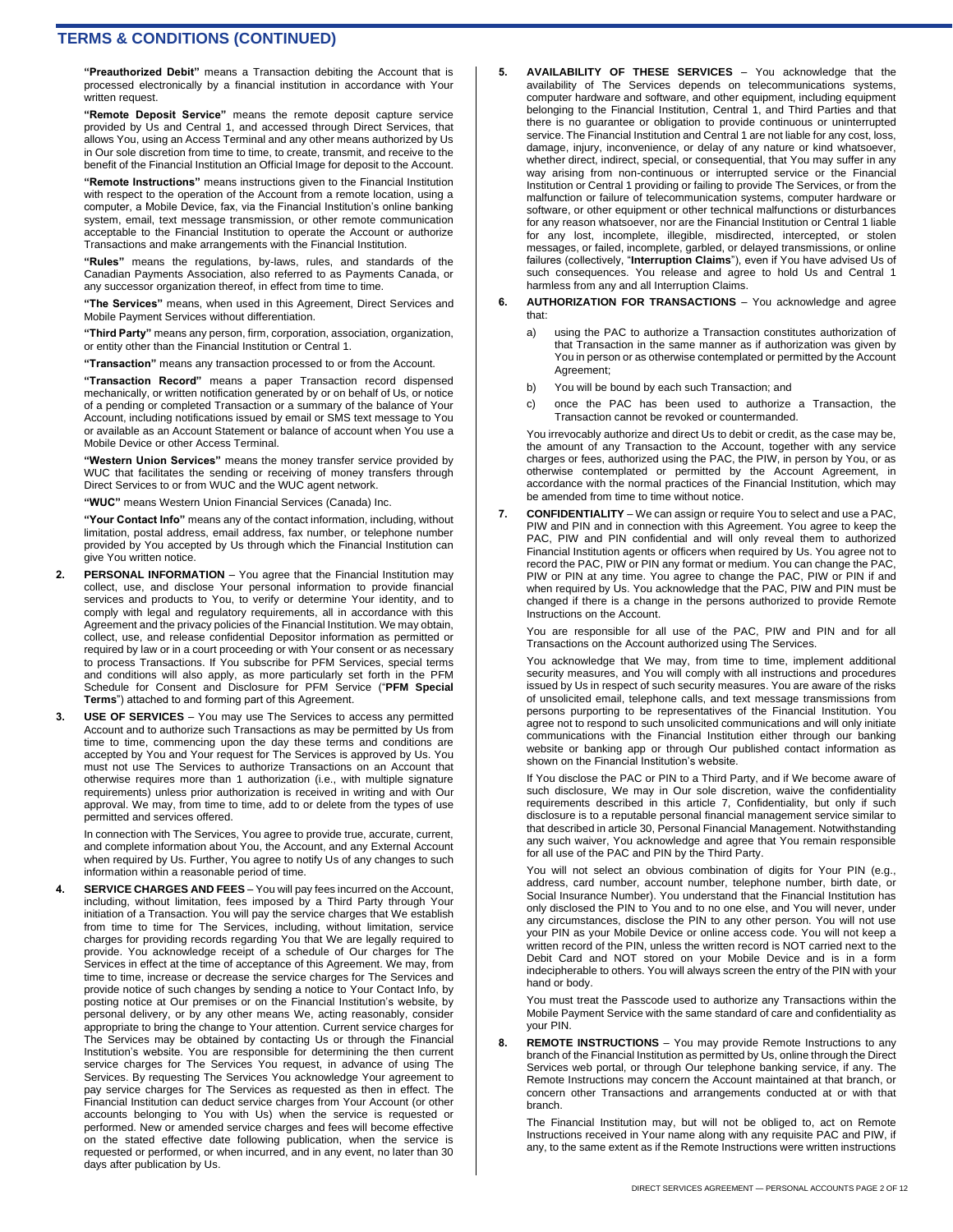delivered to Us by mail and signed by You authorized to operate the Account. Any such Remote Instructions are deemed genuine.

The Financial Institution may, in its sole discretion, acting reasonably, delay acting on or refuse to act on any Remote Instruction.

A Remote Instruction is deemed received by Us only when actually received and brought to the attention of an authorized officer, agent or processor of the Financial Institution capable of acting upon and implementing the Remote Instruction.

Remote Instructions can be transmitted to the Financial Institution at the telephone or fax number or email address provided by Us, or at such other telephone or fax number or email address as We may advise You by notice in writing, or online through the Direct Services web portal. Any one person purporting to be the Depositor may act alone and provide Remote Instructions to the Financial Institution, even if 2 or more signatures are otherwise required to operate the Account. The Financial Institution, acting reasonably, is entitled to assume that any person identifying himself or herself as You is in fact You, and can rely upon such, and We may act on the Remote Instructions provided by any such person as fully authorized by You, even if such were not. All Remote Instructions given to the Financial Institution in Your name will bind You. If the Depositor does not wish to permit Remote Instructions, then the Depositor should not subscribe to The Services.

- **9. VERIFICATION AND ACCEPTANCE OF TRANSACTIONS BY US**  All Transactions are subject to verification and acceptance by Us and, if not accepted, or if accepted but subsequently determined to be in error or otherwise improper or unauthorized, the Financial Institution may, but is not obliged to, reverse them from the Account. Verification may take place at a date later than the date You authorized the Transaction, which may affect the Transaction date. Notwithstanding any other provision herein, if at any time the Financial Institution, acting reasonably, ever determines that a credit made to or traced to the Account was made in error or based upon a mistake of fact, or induced through or in any way tainted by fraud or unlawful conduct, We may place a hold on the credit and reverse the credit and any applicable interest
- **10. FINANCIAL INSTITUTION RECORDS** Whether a Transaction Record is issued or not, it is Your responsibility to verify that all Transactions have been properly executed by checking the periodic statement or passbook entries itemizing Transactions and reviewing Your Transaction Records. In the absence of evidence to the contrary, Our records are conclusive for all purposes, including litigation, in respect of any instructions given by You to Us through the use of the Debit Card; the contents of any envelope deposited into Your Account at an ATM; the making of a withdrawal, deposit or transfer through the use of the Debit Card; and any other matter or thing relating to the state of accounts between You and Us. Our records of all Transactions will be deemed to be correct and will be conclusive and binding on You. All Transactions will appear on the regular statements of account for the Account.

If You believe or suspect that the records of the Financial Institution contain an error or omission, or reflect unauthorized Account activity, You must give immediate written notice to Us, and in any event, must do so within the shorter of the time provided in the Account Agreement or 45 days from the date of the **Transaction** 

A copy of any fax or email message or other Remote Instructions or the Financial Institution's notes of any Remote Instructions given by telephone may be entered into evidence in any court proceedings as if it were an original document signed by You. You will not object to the admission of the Financial Institution's or Central 1's records as evidence in any legal proceeding on the grounds that such records are not originals, are not in writing, are hearsay, or are documents containing information extracted from a computer, and all such records will be conclusive evidence of the Remote Instructions in the absence of documentary recorded evidence to the contrary.

**11. LIABILITY FOR ERRORS AND OMISSIONS** – If the Financial Institution makes an error or omission in recording or processing any Transaction, the Financial Institution is only liable for the amount of the error or omission if You have not caused or contributed to the error or omission in any way, have complied with this Agreement and the Account Agreement, and have given written notice to Us within the time provided in the Account Agreement, and to the extent the liability is not otherwise excluded by this Agreement or the Account Agreement.

If You have given such notice, the Financial Institution's maximum liability is limited to the amount of the error or omission. In no event will We be liable for any delay, inconvenience, cost, loss, or damage (whether direct, special, indirect, exemplary, or consequential) whatsoever caused by, or arising from, any such error or omission.

- **12. EXCLUSION OF FINANCIAL INSTITUTION RESPONSIBILITY**  We are not responsible for any loss or damage suffered or incurred by You except to the extent caused by the gross negligence or intentional or wilful misconduct of the Financial Institution, and in any such case We will not be liable for any indirect, special, consequential, or exemplary damages (including, but not limited to, loss of profits) regardless of the cause of action and even if We have been advised of the possibility of such damages. In no event will We be liable for any cost, loss, or damage (whether direct, indirect, special, or consequential) suffered by You that is caused by:
	- a) the actions of, or any failure to act by, You, or any Third Party (and no Third Party will be considered to be acting as an agent for Us unless expressly authorized to do so for that purpose);
- b) the inaccuracies in, or inadequacies of, any information furnished by You to Us, including, but not limited to any failed, duplicative, or erroneous transmission of Remote Instructions;
- c) the failure by Us to perform or fulfill any of Our obligations to You, due to any cause beyond Our control; or
- d) forged, unauthorized, or fraudulent use of services, or forged, unauthorized, or fraudulent instructions or Instruments, or material alteration to an instruction, including Remote Instructions.
- **13. RISKS AND DUTIES**  Except for loss caused exclusively by Our gross negligence or intentional or wilful misconduct, and subject to the limitations of liability in this Agreement or the Account Agreement, You assume all risk of loss due to the use of The Services, including, without limitation, the risk of Third Party fraud. You further agree that You will notify Us immediately:
	- a) of any suspected or actual misuse or unauthorized use of the PAC, PIW or PIN; or
	- b) if the PAC, PIW or PIN becomes known to anyone other than You; or
	- c) if You receive Notification of any Transaction affecting the Account that alerts You of Account activity that was not authorized by You.

You will change the PAC, PIW or PIN if either of the notification requirements above in a) or b) arises.

The notification requirement above in b) does not apply if You have disclosed the PAC to a Third Party for a personal financial management service similar to that described in article 30, Personal Financial Management and You are otherwise unaware of suspected or actual misuse or unauthorized use or activity.

You acknowledge that You are responsible for all use made of the PAC, PIW and PIN and that We are not liable for Your failure to comply with any part of this Agreement. You are liable for all authorized and unauthorized use, including all Transactions. You are also liable for all fraudulent or worthless deposits made into the Account. Without limiting the generality of the foregoing, You expressly acknowledge and agree that You shall be bound by and liable for any use of the PAC, PIW or PIN by a member of Your household whether authorized by You or not.

You are liable for all transfers to linked accounts. You bear all risk for all such **Transactions** 

Where You know of facts that give rise or ought to give rise to suspicion that any Transactions, or instructions in respect of the Account, or Instruments deposited to the Account are fraudulent, unauthorized, counterfeit, or induced through or in any way tainted by fraud or unlawful conduct, or otherwise likely to be returned to Us or found invalid for any reason, You have a duty to make reasonable inquiries of proper parties into such Transactions, instructions, or Instruments, as the case may be, to determine whether they are valid authorized Transactions, instructions, or Instruments, as the case may be, before negotiating or, alternatively, accessing any funds derived from such Transactions, instructions, or Instruments, and to disclose to the Financial Institution, Your suspicion and the facts upon which Your suspicion is based ("**Suspicious Circumstances**").

The Financial Institution may, in its sole discretion, investigate any Suspicious Circumstances disclosed by You, but We do not owe You any obligation to undertake Our own investigation of Suspicious Circumstances. The Financial Institution may place a hold on all or some of Your Accounts pending investigation of any improper use of any Account. Any hold imposed by Us pursuant to any of the terms of this Agreement, or investigation undertaken by Us, is imposed or undertaken by Us at Our sole discretion and for the Financial Institution's sole benefit.

Release of a hold by Us is not a confirmation that a Transaction, instruction, or Instrument is in fact good or cleared or not subject to chargeback and may not be relied upon as such by You. If to Our satisfaction any improper use is established, We can withdraw or suspend The Services and operation of the Account without notice.

- **14. RIGHTS FOR INNOCENT BREACH**  Subject to the provisions of this Agreement and the Account Agreement:
	- a) if You did not reveal the PAC, PIW or PIN to any other person, other than authorized Financial Institution agents or officers when required by Us, or write it down or otherwise record it, and changed the PAC, PIW and when required by this Agreement, You will not be liable for any unauthorized use that occurs after We have received written notice from You that the PAC, PIW or PIN may have become known to someone other than You. We will not be considered to have received written notice until the Financial Institution gives You written acknowledgement of receipt of such notice; and
	- b) We will not otherwise be liable for any damages or other liabilities that You may incur by reason of the Financial Institution acting, or failing to act, on Remote Instructions given in Your name whether or not You actually gave the Remote Instructions. We will not be liable for any damages or other liabilities that You may incur by reason of the Financial Institution acting, or failing to act, on no statement requests made by You through Direct Services whether or not You actually gave the Remote Instructions.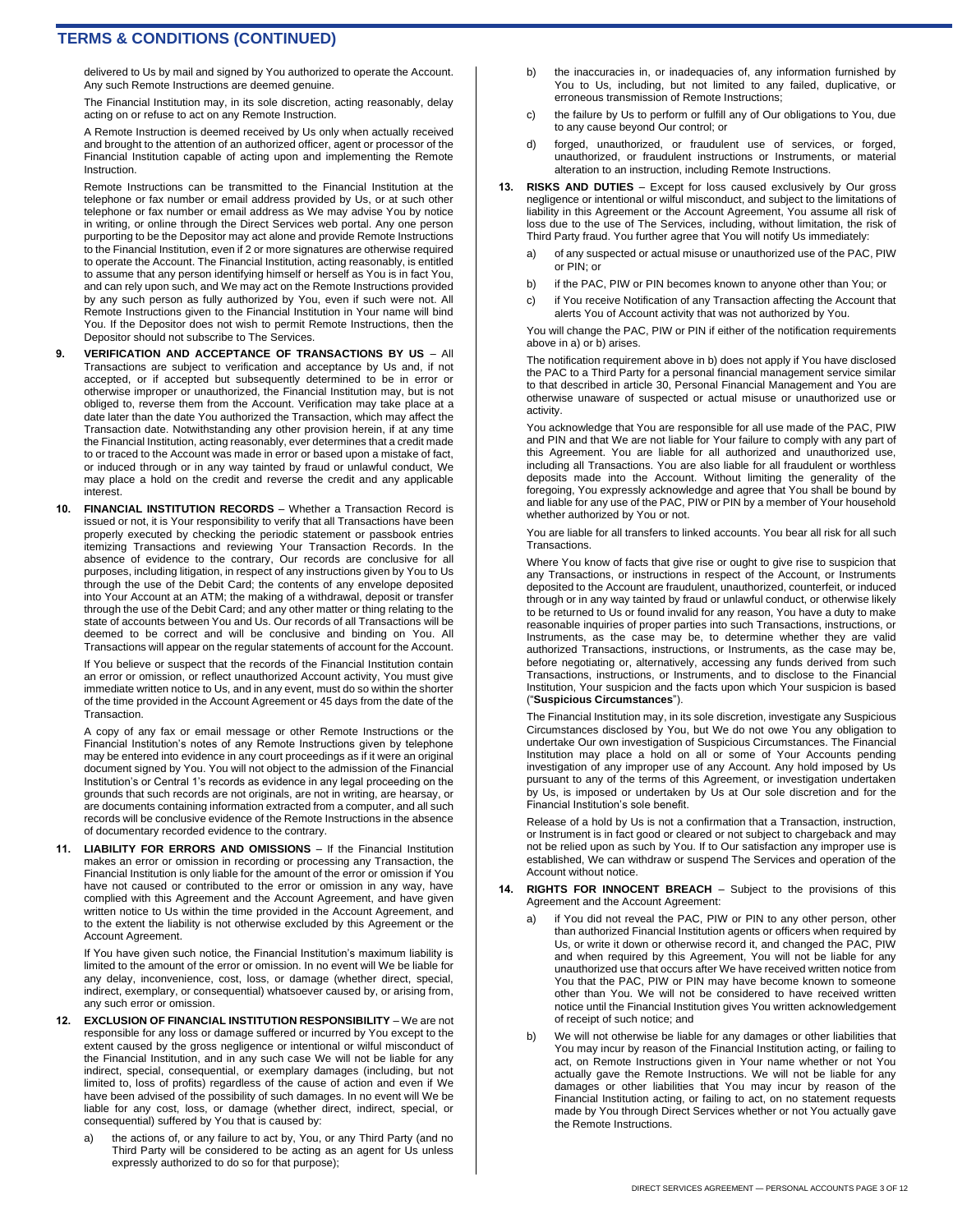- **15. DISPUTE RESOLUTION – PROCEDURES FOR ADDRESSING UNAUTHORIZED TRANSACTIONS AND OTHER TRANSACTION PROBLEMS** – In the event of a problem with a Direct Services Transaction or an unauthorized Direct Services Transaction, You will report the issue immediately to the Financial Institution. We will investigate and respond to the issue in a timely way. We will not unreasonably restrict You from the use of the Account subject to dispute, as long as it is reasonably evident that You did not cause or contribute to the problem or unauthorized Transaction, have fully cooperated with the investigation, and have complied with this Agreement and the Account Agreement. We will respond to reports of a problem or unauthorized Transaction within 10 business days and will, within a reasonable period of time thereafter, indicate what reimbursement, if any, will be made for any loss incurred by You. Reimbursement will be made for losses from a problem or unauthorized Transaction in this time frame provided that You have complied with this Agreement and on the balance of probabilities it is shown that You took all reasonable and required steps to:
	- a) protect the confidentiality of the PAC, PIW and PIN as required by this Agreement and the Account Agreement;
	- b) use security safeguards to protect against and detect loss, theft, and unauthorized access as required by this Agreement and the Account Agreement; and
	- c) act immediately, upon receiving a Notification of, or becoming aware of, an unauthorized Transaction, to mitigate against further loss and report the issue to the Financial Institution.
- **16. ACCESS TERMINAL/MOBILE DEVICE SECURITY**  If The Services are made available through the Internet or a telephone service provider, You acknowledge that although the Financial Institution uses security safeguards to protect against loss, theft, and unauthorized access, because of the nature of data transmission, security is not guaranteed and information is transmitted at Your risk. You acknowledge and shall ensure that any private Access Terminal used by You to access The Services is auto-locked by a password or biometric to prevent unauthorized use of that Access Terminal, has a current anti-Contaminant program, and a firewall, and that it is Your personal responsibility to reduce the risk of Contaminants or online attacks and to comply with this provision. You further acknowledge that to reduce the risk of unauthorized access to the Account through the Access Terminal, You will sign out of The Services and, where applicable, close the browser or banking app when finished using it. You further acknowledge that using public or shared computers and certain other Access Terminals through an open WiFi or shared Bluetooth portal, to access The Services increases the risk of unauthorized access to the Account, and You will take all reasonable precautions to avoid such use or inadvertent disclosure of the PAC, PIW and PIN.
- **17. FRAUD PREVENTION AND DETECTION**  You agree to maintain appropriate security controls and procedures to prevent and detect thefts of Instruments, or losses due to fraud or forgery involving Instruments, or fraudulent or unauthorized Transactions.

You agree to diligently supervise and monitor the conduct and work of all agents having any role in the preparation of Your Instruments, Your reconciliation of the statement of account for the Account, or other banking functions.

- **18. LINKS**  If The Services are made available through the Internet, the Financial Institution's website may provide links to other websites, including those of Third Parties who may also provide services to You. You acknowledge that all those other websites and Third Party services are independent from the Financial Institution's and may be subject to separate agreements that govern their use. The Financial Institution and Central 1 have no liability for those other websites or their contents or the use of Third Party services. Links are provided for convenience only, and You assume all risk resulting from accessing or using such other websites or Third Party services.
- **19. THIRD PARTY SERVICES**  The Financial Institution and Central 1 may, from time to time, make services provided by Third Parties available through Direct Services or the Financial Institution's website. You acknowledge and agree that:
	- a) the Financial Institution and Central 1 make the services of Third Parties available through Direct Services or Our website for Your convenience. The services are provided by the Third Party and not Us or Central 1. Your relationship with the Third Party shall be a separate relationship, independent of the relationship between You, Us and Central 1, and such a relationship is outside the control of the Financial Institution and Central 1;
	- b) We and Central 1 make no representation or warranty to You with respect to any services provided by a Third Party even though those services may be accessed by You through Direct Services or Our website;
	- c) You assume all risks associated with accessing or using the services of Third Parties;
	- d) We and Central 1 have no responsibility or liability to You in respect of services provided by a Third Party;
	- e) any dispute that relates to services provided by a Third Party is strictly between You and the Third Party, and You will raise no defence or claim against Us and Central 1; and
- f) the *Proceeds of Crime (Money Laundering) and Terrorist Financing Act* and *Regulations* may apply to the services provided by Third Parties and that the Third Parties may, from time to time, adopt policies and procedures to address the reporting, record-keeping, client identification, and ongoing monitoring requirements of that legislation.
- **20. INDEMNITY**  You agree to indemnify and hold Us and our service providers and Central 1 and all of their connected parties, including, without limitation, their respective agents, directors, officers, employees, affiliates, and licensees (collectively, the "**Indemnified Parties**") harmless from and against any and all liabilities and costs, including, without limitation, reasonable legal fees and expenses incurred by the Indemnified Parties in connection with any claim or demand arising out of or connected to Your use of The Services. Depositors must assist and cooperate as fully as reasonably required by the Indemnified Parties in the defence of any such claim or demand. The disclaimers, liability exclusions, liability limitations, and indemnity provisions in this Agreement survive indefinitely after the termination of this Agreement and apply to the extent permitted by law. Without limiting the foregoing, You will indemnify and save the Indemnified Parties harmless from and against all liability, costs, loss, expenses, and damages, including direct, indirect, and consequential, incurred by the Indemnified Parties as a result of:
	- a) any of the Indemnified Parties making Direct Services available to You;
	- b) any of the Indemnified Parties acting upon, or refusing to act upon, Remote Instructions;
	- c) any of the Indemnified Parties acting upon, or refusing to act upon, no statement requests made by You through Direct Services;
	- d) any Transaction that results in a negative balance in the Account; or
	- e) the consequences of any Transaction authorized by You.

This indemnity will enure to the benefit of the Indemnified Parties and will be binding upon You and Your heirs, executors, successors, and assigns and shall survive the termination of this Agreement for any act or omission prior to termination as gives rise to an indemnified claim, even if notice is received after termination.

- **21. SERVICES ACKNOWLEDGEMENT**  You acknowledge and agree that:
	- a) when transfers and bill payments are authorized through Direct Services, funds are deemed irrevocably transferred out of the Account and the Transaction cannot be revoked or countermanded by You;
	- anyone with access to the PAC, PIW or PIN may be able to access The Services and may use the PAC, PIW or PIN to transfer money out of an Account, set up bill payment arrangements, make bill payments, and authorize any other Transaction;
	- c) We will not be liable in any way to You or any other person for processing or accepting on the Account any Transaction that results in the transfer of money out of the Account or in the payment of bills, even if the money is used for the benefit of a person other than You, or if bills owed by a person other than You are paid;
	- d) You will be liable for all Transactions conducted using The Services, including Transactions that benefit a person other than You or that result in the payment of bills owed by a person other than You; and
	- e) a copy of an electronic communication is admissible in legal proceedings and constitutes the same authority as would an original document in writing.
- **22. NO STATEMENT REQUEST AND ONGOING VERIFICATION OBLIGATIONS** – If, at Your request, We agree to cease printing and mailing statements of account for the Account to You, You acknowledge and agree that:
	- a) You will be responsible to obtain (whether from Us or using The Services) and review, after the end of each calendar month, a statement of the activity in the Account, and will, by no later than the end of the following calendar month (the "**Notification Date**"), notify Us of any errors, irregularities, omissions, or unauthorized Transactions of any type in that account record or in any Instrument or other items, or of any forgeries, fraudulent or unauthorized Transactions of any type, and any debits wrongly made to the Account;
	- b) notwithstanding any other provision of this Agreement, after the Notification Date (except as to any errors, irregularities, omissions, or unauthorized Transactions of any type of which You have notified Us in writing on or before the Notification Date), You agree that:
		- i) the amount of the balances shown on the last day of the calendar month is correct and binding on You subject to Our right to make reversals in accordance with this Agreement and the Account Agreement;
		- ii) all amounts charged to the Account are valid;
		- iii) You are not entitled to be credited with any amount not shown on the statement of account for the Account for that calendar month;
		- iv) You have verified the validity of any Instruments and instructions; and
		- v) the use of any service shown is correct.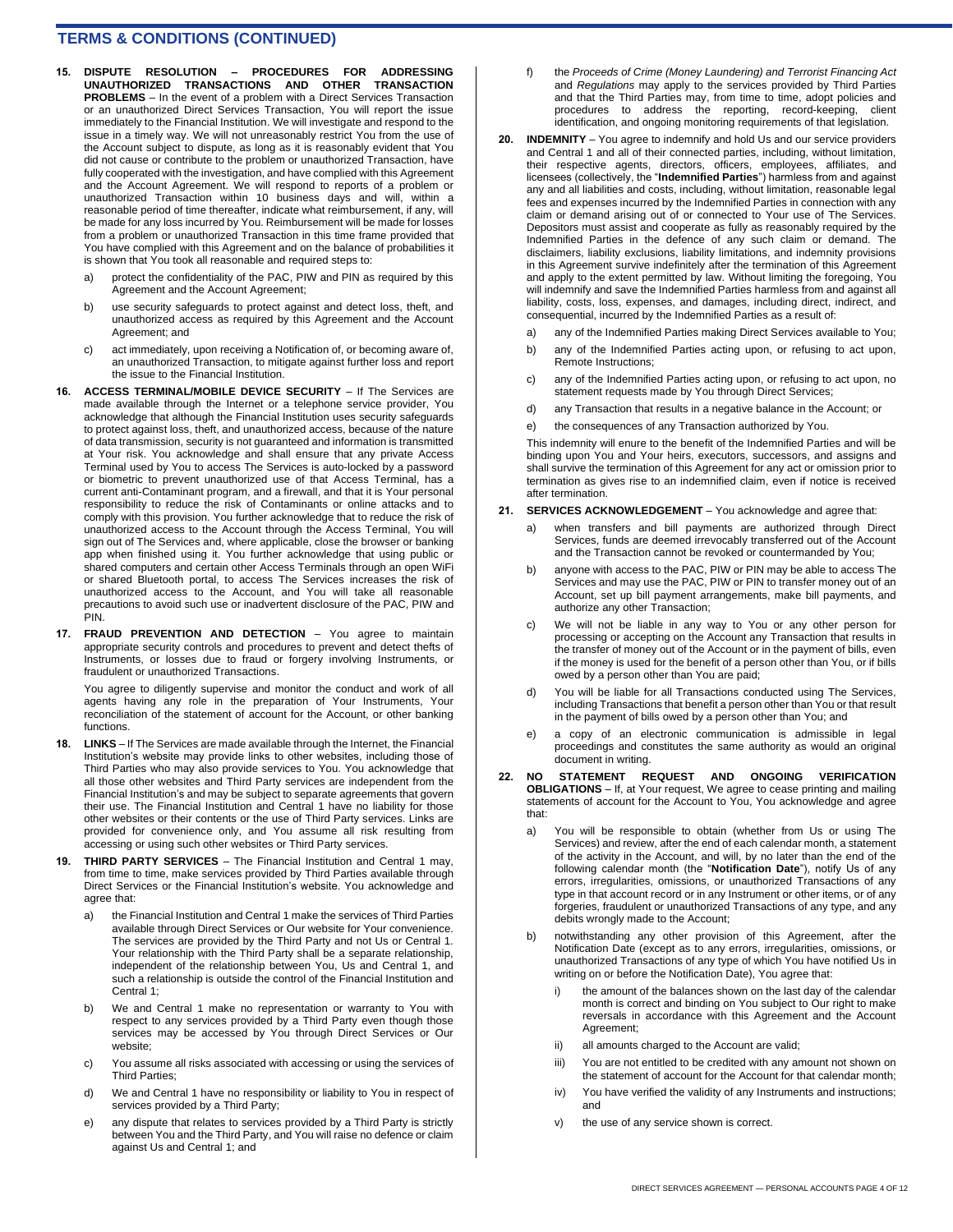You acknowledge that:

- notwithstanding that an Instrument may be provisionally posted to the Account, it is not considered processed until it has been honoured and irrevocably collected by Us and the time for return by any process of law has expired. The credit represented by an Instrument that is not honoured and collected, or is charged back, made in error, or tainted by fraud, may be reversed from the Account notwithstanding any provisional posting. The statement of account for the Account will be modified accordingly; and
- vii) notwithstanding that a deposit or other credit may be provisionally posted to the Account, it is not considered processed until it has been verified and accepted by Us. A deposit or other credit that is not verified and accepted may be reversed from the Account notwithstanding any provisional posting. The statement of account for the Account will be modified accordingly.
- despite subsection b) above, if You have authorized PADs to be issued against any of the Accounts, You acknowledge that the Rules provide that, under specified conditions, claims for reimbursement of PADs may be made and:
	- i) where the purpose of the PAD was for payment of consumer goods and services, the time period for making such a claim is 90 calendar days from the date of debiting; and
	- ii) where the purpose of the PAD was for payment of goods and services related to commercial activities of You, the time period for making such a claim is 10 business days from the date of debiting.

Claims must be made in writing to Us within the specified time period and in compliance with the Rules, as amended from time to time.

- **23. BILL PAYMENTS MADE THROUGH DIRECT SERVICES**  You acknowledge and agree that:
	- bill payments made through Direct Services are not processed immediately and that the time period for processing depends upon a number of factors, including, without limitation, the time when the bill payment is authorized and the internal accounting processes of the bill payment recipient;
	- b) it is Your responsibility to ensure that bill payments are authorized in sufficient time for the payment to be received by the bill payment recipient before its due date;
	- c) We and Central 1 will not be liable for any cost, expense, loss, damage, or inconvenience of any nature or kind whatsoever arising as a result of any error, non-payment or a delay in the processing of bill payments;
	- d) if You have made or received a bill payment in error, We may, but are not obliged to, assist You by initiating or processing a "**Bill Payment Error Correction Debit**", as defined under the Rules, and if so initiated, You agree to indemnify Us for any direct loss, costs, or damages incurred, and will pay to Us any reasonable service charges or fees related to the provision of the service; and
	- if We initiate or process a Bill Payment Error Correction Debit affecting Your Accounts or affairs, and if We did so without gross negligence or intent to cause loss or harm, We shall be held harmless for any and all loss, costs, or damages suffered or incurred by You, howsoever caused, relating to the bill payment or the Bill Payment Error Correction Debit process.
- **24. SERVICES AND THIRD PARTIES**  In respect of all The Services and any Third Party services made available by Us, You shall not:
	- a) use the services for an illegal, fraudulent, or defamatory purpose; and
	- b) take steps, or cause, or permit anything to be done that could undermine the security or integrity of the services (including activities that threaten to harm or cause harm to any other participant in the provision, utilization, or support of The Services or Third Party services).

If You breach these provisions Your participation in The Services or any service provided by Us or a Third Party may be suspended or terminated.

- **25. EDP SERVICES**  If the Financial Institution through Direct Services makes EDP Services available and You use the EDP Services:
	- a) You consent to epost™ preparing, using, and disclosing reports relative to the performance and operation of the EDP Services, including statistical or performance reports and other analysis, compilation, and information about the EDP Services or You, and reports that pertain to Your involvement in and use of the EDP Services. You further consent to epost™ disclosing to Central 1 Depositor-specific data that consists of the total number of Billers for which You have registered, without identifying those Billers apart from the Financial Institution and its affiliates, and without identifying detailed data of Your viewing activities;
	- b) You acknowledge that epost™ will not respond directly to You with respect to any inquiries, requests, questions, complaints, or other issues relating to the EDP Services in any way, other than to direct You to the Financial Institution or the Biller; and
	- c) You acknowledge that the consents contained in a) above are requirements of the EDP Services and that if such consents are withdrawn, Your participation in the EDP Services may be suspended

or terminated and any or all documents may not be presented via the EDP Services.

- **26. TRANSFERS WITH EXTERNAL ACCOUNTS**  If the Financial Institution through The Services enables You to transfer funds between the Account and an External Account, then:
	- a) You agree to inform Us in writing of the External Accounts You wish to link to the Account in a form acceptable to Us;
	- b) We reserve the right to refuse to accept the External Account;
	- c) You agree to provide Us with the financial institution number, branch address or number, and the account number of the External Account You wish to link to the Account. We reserve the right to verify the External Account;
	- d) You and the External Account holder must provide authorization to establish the link between the Account and the External Account;
	- e) You agree to not link the Account to an account that is not owned by You;
	- f) You acknowledge and agrees that We, at Our discretion, may limit the type of transfers that can be conducted between the Account and the External Account; specifically whether Transactions will be in the form of credits to the External Account, debits from the External Account, or both credits to and debits from the External Account;
	- g) You may only link an Account denominated in Canadian dollars to an External Account denominated in Canadian dollars, or an Account denominated in US dollars to an External Account denominated in US dollars, and only if the External Account is with a financial institution domiciled in Canada;
	- h) We reserve the right to limit: the number of External Accounts that can be linked to the Account; the dollar amount of Transactions to or from the External Account; and the number of Transactions to or from the External Account;
	- i) We reserve the right to hold funds on the Transaction amount;
	- j) You consent to the disclosure to the financial institution that holds the External Account of any personal information provided to Us with respect to Transactions to or from the External Account. You also consent to the disclosure to Us of any personal information provided to the financial institution holding the External Account of any personal information provided to such financial institution with respect to Transactions to or from the External Account;
	- k) funds usually arrive in Your External Account or Account within 3 to 5 business days from the day the Transaction is authorized. We cannot guarantee the date of deposit to the Account or External Account. We and Central 1 will not be liable for any cost, expense, loss, damage, or inconvenience of any nature or kind whatsoever arising as a result of a delay in the processing of Transactions;
	- l) all deposits or withdrawals will be reversed if the Transaction cannot be delivered or if it is returned for any reason; and
	- m) You agree that for security or risk management purposes and at Our discretion, a nominal sum may be credited to the External Account once per year.
- **27. TRANSFERS WITH LINKED ACCOUNTS**  If the Financial Institution through Direct Services enables You to link multiple Accounts to a single user name to allow You to access the Accounts from a single user name, it will not constitute merging the Accounts. If the Accounts are linked through Direct Services, then:
	- a) We reserve the right to refuse to accept any Account;
	- b) You agree that We, at Our discretion, may limit the type of Transactions that can be authorized between the Accounts, specifically whether Transactions will be in the form of credits to an Account, debits from an Account, or both credits to and debits from an Account;
	- c) We reserve the right to limit: the number of Accounts that can be linked; the dollar amount of Transactions made to or from a linked Account; and the number of Transactions made to or from a linked Account;
	- d) the Financial Institution reserves the right to apply a hold on the Transaction amount to a linked Account for a period of time to be determined by Us, during which time the Transaction or portion thereof will not be accessible to You;
	- e) You agree that the Financial Institution cannot guarantee the date of a Transaction to and from a linked Account. The Financial Institution and Central 1 will not be held liable for any cost, expense, loss, damage, or inconvenience of any nature arising as a result of a delay in the processing of Transactions; and
	- f) all Transactions will be reversed if the Transaction cannot be delivered or if it is returned for any reason.
- **28.** *INTERAC* **E-TRANSFER® SERVICES**  If the Financial Institution through Direct Services makes *Interac* e-Transfer Services available and You use the *Interac* e-Transfer Services, You acknowledge and agree that:
	- a) the *Interac* e-Transfer Services are only available in Canadian dollars;
	- b) the Account will be debited as soon as You initiate a Transaction, and We may hold the Transaction amount until the recipient successfully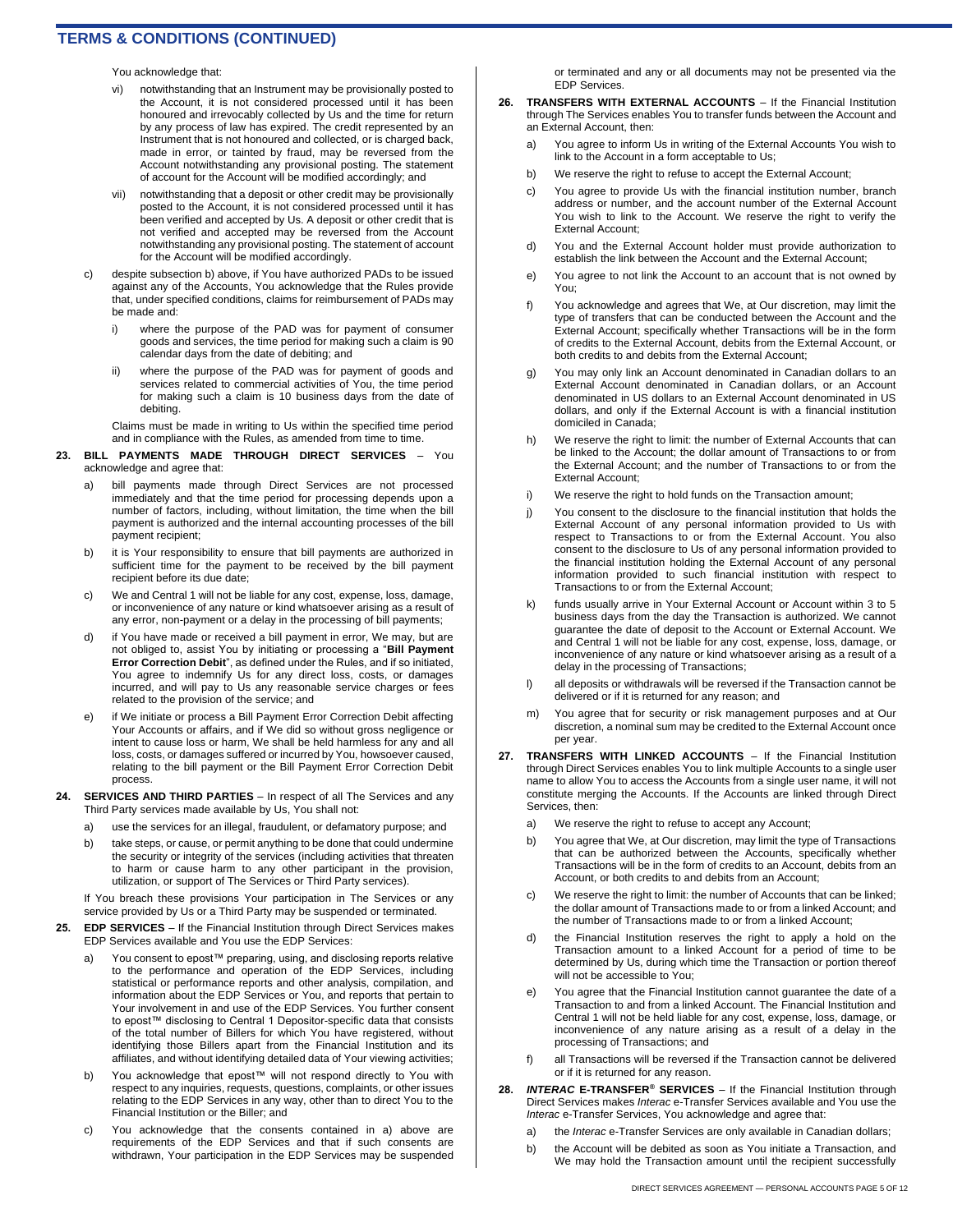claims the Transaction or the Transaction is cancelled. We have no obligation to and will not pay interest on the Transaction amount. To the extent permitted at law, We are deemed to have a security interest in the Transaction amount from the time the Account is debited until the recipient successfully claims the Transaction or the Transaction is cancelled;

- c) Transactions sent and received through the *Interac* e-Transfer Services are subject to number and dollar limits that may change from time to time without prior notice to You;
- d) We will not be responsible or liable for any losses or damages incurred as a result of funds held and limits set by Us, Interac Corp., or a Participating Financial Institution;
- e) an *Interac* e-Transfer Notice advising the recipient of the Transaction will be generated approximately 30 minutes after You originate the Transaction;
- f) as the sender, You will keep the *Interac* e-Transfer Answer confidential and will not disclose it or share it with anyone but the intended recipient;
- g) the recipient must correctly provide the *Interac* e-Transfer Answer to claim or decline the Transaction;
- h) We, the other Participating Financial Institution, and Interac Corp. or Interac Corp.'s agents are entitled to pay the Transaction amount to anyone who, using the *Interac* e-Transfer Services, claims to be the recipient and successfully provides the *Interac* e-Transfer Answer;
- i) We will not be liable for losses or damages incurred as a result of a person other than the intended recipient guessing or obtaining the *Interac* e-Transfer Answer;
- j) as the sender, You will not include the *Interac* e-Transfer Answer in the Transaction details;
- k) as the recipient, You will not disclose the *Interac* e-Transfer Answer except as required to claim or decline the transfer;
- l) the recipient may claim a Transaction using Our online banking services or another Participating Financial Institution or through the Interac Corp. payment service;
- m) if the recipient declines a Transaction that You initiated, the Transaction will be returned to You;
- n) funds usually arrive in the recipient's account within 3 to 5 business days from the day the recipient successfully claims the Transaction. We cannot guarantee the date of deposit;
- o) as the sender, the Transaction will be returned to You if the recipient does not claim the Transaction within 30 days of the date the transfer is initiated, if the Transaction cannot be successfully sent to the recipient's *Interac* e-Transfer Contact Information as provided by You, or if the recipient declines the Transaction. You are responsible for providing the recipient's correct *Interac* e-Transfer Contact Information and further agree that the recipient has consented to Your use of the *Interac* e-Transfer Contact Information for *Interac* e-Transfer Services purposes, including its provision to Us, the other Participating Financial Institution, and Interac Corp.;
- p) if the recipient successfully claims the Transaction using the Interac Corp. payment service but provides incorrect account information, Interac Corp. or its agent may request correct account information from the recipient or may mail an Instrument to the recipient. We will not pay interest on the Transaction amount;
- q) We may cancel a Transaction if We have reason to believe that a mistake has occurred or if We believe that the Transaction is a product of unlawful or fraudulent activity;
- r) You are responsible for providing valid *Interac* e-Transfer Contact Information and will immediately update it via Direct Services if there are any changes to the *Interac* e-Transfer Contact Information;
- s) as the sender, You may cancel a Transaction up to the time before the recipient successfully claims the Transaction. As the recipient, You acknowledge that a Transaction may be cancelled up to the time You successfully claim the Transaction;
- t) all disputes will be handled directly between the sender and the recipient without the participation of the Financial Institution or any other party;
- u) We may refuse to provide *Interac* e-Transfer Services for You; and
- v) We will not be liable for any cost, expense, loss, damage, or inconvenience of any nature or kind whatsoever arising as a result of a delay in processing a Transaction or for Transactions claimed by someone other than the intended recipient.
- **29. WESTERN UNION SERVICES**  If the Financial Institution through Direct Services makes Western Union Services available and the Depositor uses the Western Union Services, the Depositor acknowledges and agrees that:
	- a) the Depositor must accept WUC's terms and conditions before authorizing a Transaction using the Western Union Services;
	- b) the Account will be debited or credited, as the case may be, as soon as the Depositor authorizes a Transaction;
	- c) the Financial Institution will not be responsible or liable for any losses or damages incurred as a result of funds held and/or limits set by the

Financial Institution, WUC, Interac Corp., or any member of the WUC agent network;

- d) the Financial Institution may cancel a Transaction if it has reason to believe that a mistake has occurred or if it believes that the Transaction is a product of unlawful or fraudulent activity;
- e) all disputes will be handled directly between the sender and the recipient, without the participation of the Financial Institution or any other party;
- f) your joint Account holders, if any, may see the details of your Western Union Services Transactions;
- g) the Financial Institution may refuse to provide Western Union Services for the Depositor; and
- h) the Financial Institution will not be liable for any cost, expense, loss, damage, or inconvenience of any nature or kind whatsoever arising as a result of a delay in processing a Transaction or for Transactions claimed by someone other than the intended recipient.
- **30. PERSONAL FINANCIAL MANAGEMENT**  If the Financial Institution, through Direct Services, makes the PFM Service available, You agree that the terms and conditions in this article 30, Personal Financial Management, govern Your use of the PFM Service and are binding upon You. If there is any conflict between these PFM Service terms and conditions and the terms and conditions in the rest of this Agreement, then these PFM Service terms and conditions will apply in respect of the PFM Service. In addition, if You subscribe for PFM Services, special terms and conditions will also apply, as more particularly set forth in the PFM Special Terms attached to and forming part of this Agreement. If there is any conflict between the PFM Special Terms and the terms and conditions in the rest of this Agreement or in respect of this article 30, personal financial management, then the PFM special terms will apply for the PFM service. further:
	- a) in connection with the PFM Service, You agree to provide true, accurate, current, and complete information about an asset and liability when required by Us. Further, You agree to notify Us of any changes to such information within a reasonable period of time;
	- b) You agree to inform Us, through Direct Services, of the External Account, asset, or liability they wish to link or add to the PFM Service, including the modification or removal of any linked or added External Account, asset, or liability;
	- c) We and the PFM Service Provider each, individually, have the right, in their sole discretion, to refuse to link or add an External Account, asset, or liability to the PFM Service for any reason, including, but not limited to, inability, cost, or inconvenience of linking or adding the External Account to the PFM Service;
	- d) We reserve the right to verify the External Account;
	- e) You must provide authorization to add an asset or liability to the PFM Service;
	- f) You agree to not link, or add, to the PFM Service an External Account, asset, or liability that is not owned by You;
	- g) We reserve the right to limit the number of External Accounts, assets, and liabilities that can be linked or added to the PFM Service;
	- h) You agree that the PFM Service may, from time to time, access the External Account to ensure that the personal financial information on file is current, and to update the personal information on file if it is not, using information retrieved from the External Account. Such access will be at the discretion of the PFM Service provider and will typically occur when You access The Services, but may be more or less frequent; and
	- i) You acknowledge and agree that any information provided by You about an asset or liability that is not under an External Account or the Account, is provided at Your sole discretion. Further, You agree that it is Your sole responsibility to keep such information current.
- **31. REMOTE DEPOSITS**  If the Financial Institution, through Direct Services, makes the Remote Deposit Service available and You use the Remote Deposit Service, You acknowledge and agree that:
	- a) solely for the Remote Deposit Service, the Financial Institution appoints You as its agent, to act on Our behalf in the creation and transmission of an Official Image to Us, and any other related duties that may be required by Us, all in accordance with the Rules and applicable legislation governing Instruments. In this context, transmission to and receipt by Us of the Official Image will have the same effect as if the Instrument was delivered to a branch of the Financial Institution for negotiation and clearing. You acknowledge and agree that this role as agent cannot be further delegated by You. Further, You acknowledge and agree that You shall be personally responsible and liable for:
		- compliance with this Agreement,
		- maintaining adequate security over any Access Terminal used, the location of use of the Access Terminal, and any passwords so as to prevent use by others or interception of data transmitted,
		- iii) ensuring that all Official Images created and transmitted are of good quality and fully and accurately capture all material details of the Eligible Bill,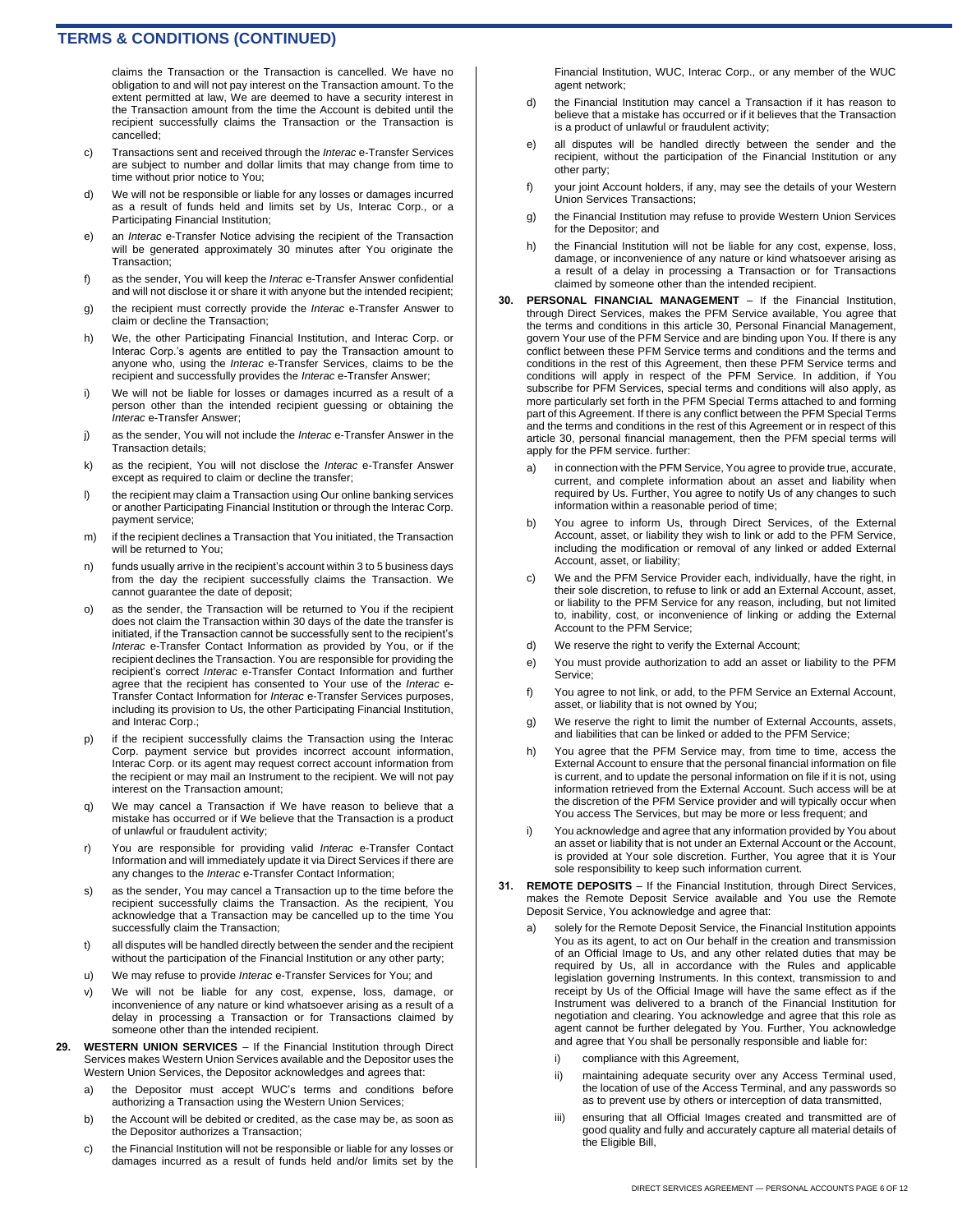- iv) maintaining adequate safeguards and procedures for the preservation of originals of all Eligible Bills transmitted as Official Images, and
- v) verifying that deposits expected to be made to the Account reconcile with dates and amounts applicable to transmissions made using the Remote Deposit Service and for providing immediate notice to Us of any errors, omissions, irregularities, or concerns about suspicions of fraudulent Instruments or compromise of the security applicable to the use of the Remote Deposit Service;
- b) We may, upon receipt of what reasonably appears to qualify as an Official Image, treat such as an Official Image and, as if it were an original of an Instrument received at a branch of the Financial Institution, subject to the Account Agreement and any of Our policies governing Instruments;
- the creation of an Official Image will be done using a method authorized by Us, in Our sole discretion, from time to time. Further, You agree to take all proper and necessary precautions to prevent any other person from purporting to create or transmit an Official Image to the credit of Your Account;
- d) nothing in this Agreement obliges Us to accept for deposit any item whether it is or purports to be an Official Image. You shall not purport to create or transmit an Official Image of any item that does not qualify as an Eligible Bill or any item that is post-dated, stale-dated, received by You from anyone other than the drawer of that item, or that is in any way altered. If You have any suspicions or concerns about the authenticity, validity, negotiability, or chain of title to any item purporting to be an Eligible Bill, then You shall not seek to use the Remote Deposit Service for negotiation or collection of that item, but will instead bring the original of that item to the counter of the branch of Account, identify the specific concerns to Us, and fully disclose all material facts known by You relating to that item and fully cooperate with any inquiry or investigation of the concerns;
- e) under the Remote Deposit Service, Eligible Bills are restricted to those Instruments in Canadian dollars or United States dollars, drawn on a financial institution domiciled in Canada or the United States, as and if applicable, in Our sole discretion, from time to time. You shall not seek to use the Remote Deposit Service to deposit any Instrument into an Account different than the currency denominated on the Instrument. Canadian dollar Instruments shall only be deposited to a Canadian dollar Account. United States dollar Instruments shall only be deposited to a United States dollar Account. If You use the Remote Deposit Service with an Instrument that does not qualify for this Service, We, at our discretion, may refuse to negotiate that Instrument or seek to collect on the instrument on Your behalf, as though it was a qualifying Instrument but without any liability on Our part for any delay, inability to collect or any issue arising that inhibits or prevents Us from collecting funds on the Instrument;
- f) Official Images received through the Remote Deposit Service are subject to number and dollar limits that may change from time to time without prior notice to You;
- g) any Transaction made on any day or at any time during which We are not open for business, may be credited to the Account on Our next business day;
- h) once an Official Image of an Eligible Bill has been transmitted to Us through the Remote Deposit Service, no further Official Images of that Eligible Bill will be created or transmitted through the Remote Deposit Service (or any other similar service) unless You are requested to do so by Us in writing. Further, You agree to make no further use of the original of an imaged Eligible Bill, and shall safely retain possession of the original of the Eligible Bill without further negotiation, transfer, or delivery to any other person or holder. In addition to all obligations and responsibilities either set forth in this Agreement or elsewhere, You agree to indemnify and hold Us and Our service providers and Central 1 and all of their connected parties, including, without limitation, their respective agents, directors, officers, employees, affiliates, and licensees (collectively, the "**Indemnified Parties**") harmless from and against any and all liabilities and costs, including, without limitation, reasonable legal fees and expenses incurred by the Indemnified Parties in connection with any claim or demand arising out of or connected to Your use of the Remote Deposit Service or duplicate negotiation of items that were at any time presented as Official Images of Eligible Bills. You must assist and cooperate as fully as reasonably required by the Indemnified Parties in the defence of any such claim or demand. The disclaimers, liability exclusions, liability limitations, and indemnity provisions in this Agreement survive indefinitely after the termination of this Agreement and apply to the extent permitted by law. Without limiting the foregoing, You will indemnify and save the Indemnified Parties harmless from and against all liability, costs, loss, expenses, and damages, including direct, indirect, and consequential incurred by the Indemnified Parties as a result of any breach of this Agreement, or any claims arising from or relating to misuse of Official Images or items purporting to be Official Images, or negotiation of Eligible Bills where an Official Image has also been transmitted for collection;
- i) on transmission of an Official Image of an Eligible Bill to Us, You are responsible for immediately marking the face of the Eligible Bill with a blatant notation or mark that prevents renegotiation of the Eligible Bill and indicates that the Eligible Bill has been imaged and transmitted, taking care not to obliterate any material particulars of that Eligible Bill. (For example: This can be done by writing "void" or "paid" or placing a diagonal stroke across the face of the item with a pen, or brightly colored highlighter.) For a period of 120 days after transmission of the Official Image to Us, or such shorter period as stipulated by Us in writing, You shall retain and produce to Us on written request the original of all imaged Eligible Bills. If You receive a written request to retain or produce, You will comply with the written request, and shall, if requested, produce, by delivering to Us, the original of all specified Eligible Bills within 5 business days of such request. If You fail to comply with the written request made pursuant to this provision, then We can place or continue a hold on or reverse any credit made to the Account in relation to those specified Eligible Bills, even if such creates an overdraft on the Account. If no written request is received within that time, then 120 calendar days after an Official Image has been transmitted to Us through the Remote Deposit Service or such shorter period as stipulated by Us in writing, and provided that You have verified a credit to the Account that reconciles to the Official Image transmitted, You agree to immediately proceed with destruction of the original of the Eligible Bill. Destruction methods include shredding, pulping, burning, or any other means that ensures that the original Instrument cannot be reused;
- j) You are responsible for any and all costs associated with obtaining a replacement Instrument in the event that We request that You retransmit an Official Image in accordance with h) above, and the original Instrument was destroyed in accordance with i) above or otherwise lost;
- k) In Our sole discretion, electronic notices for purposes related to the Remote Deposit Service may be generated and sent to You at Your Contact Info after You use the Remote Deposit Service to transmit an Official Image, including to advise You of the receipt by Us of an Official Image. To receive such electronic notices, You must provide Your Contact Info required by Us;
- l) an electronic notice, if any, sent in connection with the Remote Deposit Service is for information purposes only and is no guarantee that the Official Image will be accepted by Us or that the Account will be credited; and
- m) We will not be liable for any cost, expense, loss, damage, or inconvenience of any nature or kind whatsoever arising as a result of use of the Remote Deposit Service, including, but not limited to, a delay in processing a Transaction or if We require You to obtain another Instrument.
- **32. ONLINE PAYMENT**  If the Financial Institution, through The Services, makes the Online Payment Service available and You use the Online Payment Service, You acknowledge and agree that:
	- a) the Online Payment Service is only available in Canadian dollars from Participating Merchants;
	- b) Transactions for the Online Payment Service must be initiated by You through the appropriate online payment option available on the website of a Participating Merchant;
	- c) as soon as You authorize a Transaction through the Online Payment Service, and provided that there are available funds or credit, the amount of the Transaction will be withdrawn from the Account or a hold will be placed in the amount of the Transaction. We will hold the Transaction amount until the Participating Merchant successfully claims the Transaction or 30 minutes have elapsed, whichever comes first. We have no obligation to and will not pay interest on the Transaction amount. To the extent permitted at law, We are deemed to have a security interest in the Transaction amount from the time the Account is held until the Participating Merchant successfully claims the Transaction or the hold is removed;
	- Transactions sent and received through the Online Payment Service are subject to number and dollar limits that may change from time to time without prior notice to You;
	- e) We will not be responsible or liable for any losses or damages incurred as a result of funds held and limits set by Us, Interac Corp., a Participating Merchant, or a Participating Financial Institution;
	- f) the Financial Institution, the Participating Financial Institution, and Central 1 are entitled to pay the Transaction amount to anyone who claims to be the Participating Merchant and provides the payment authorization details within 30 minutes of the Transaction being authorized by You;
	- g) We will not be liable for losses or damages incurred as a result of a person other than the intended Participating Merchant receiving the Transaction amount;
	- h) if the Participating Merchant cancels, declines, or fails to claim a Transaction that You authorized, the Transaction amount will be reinstated after 30 minutes have elapsed since the Transaction was authorized. However, We cannot guarantee the date or time that the hold on the Transaction amount will be removed;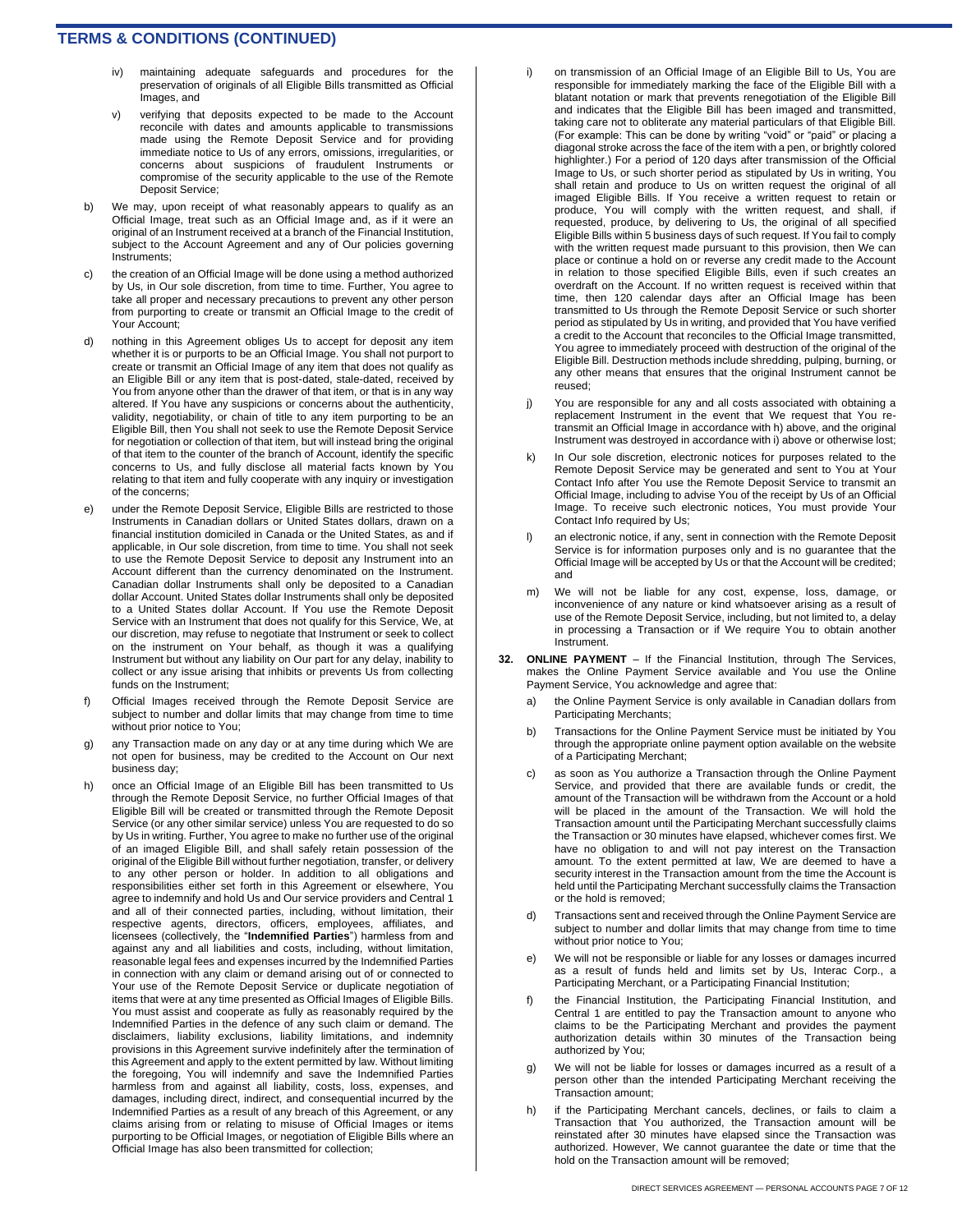- i) We, Central 1, or Interac Corp. may cancel a Transaction once it is authorized but before payment authorization details are sent to the Participating Merchant, if there is reason to believe that a mistake has occurred or that the Transaction is a product of unlawful or fraudulent activity;
- j) once payment authorization details have been sent to the Participating Merchant, a Transaction cannot be cancelled. Payment authorization details are sent immediately after a Transaction is authorized by You;
- k) all disputes, including requests for refunds, will be handled directly between You and the Participating Merchant without Our participation or any other party. A refund, if any, may be received through Direct Services and Central 1 for credit to the Account, or through such other method the Participating Merchant deems appropriate;
- l) We may refuse, in Our sole discretion, to provide the Online Payment Service for You;
- m) in Our sole discretion, electronic Notifications for purposes related to the Online Payment Service may be generated and sent to You at Your Contact Info after You authorize a Transaction, including to advise You that the Account has been debited. To receive an electronic Notification, You must provide Your Contact Info required by Us;
- n) an electronic Notification, if any, sent in connection with the Online Payment Service is for information purposes only and is no guarantee that the Participating Merchant will successfully claim the Transaction or that You have successfully purchased the product or service from the Participating Merchant; and
- o) We will not be liable for any cost, expense, loss, damage, or inconvenience of any nature or kind whatsoever arising as a result of using the Online Payment Services, including, but not limited to, a delay in processing a Transaction or a Participating Merchant failing to claim a Transaction.
- **33. VIEWING CHEQUE IMAGING**  The Financial Institution may, in connection with Direct Services, permit You to view and print images of Instruments drawn on the Account and such images may be made available before We have determined whether the Instrument will be honoured or accepted. You acknowledge and agree that such images are made available by Us as a service to You and the provision of such images does not mean that the Transaction has been processed, nor does it in any way oblige Us to honour or accept the Instrument.
- **34. VIEWING DOCUMENTS**  We may, in connection with Direct Services, permit You to view and print images of documents. You acknowledge and agree that such images are made available by Us as a service to You and the provision of such images does not in any way oblige Us to permit You to view and print images of documents.
- **35. MOBILE PAYMENT SERVICES**  The Financial Institution may, in connection with Mobile Payment Services, permit You to perform electronic payments at a POS or ATM using a Mobile Device in conjunction with a Debit .<br>Card and PIN, or a virtual Debit Card and Passcode.
- **36. NATURE AND PURPOSE OF THE DEBIT CARD**  You will use the Debit Card only for the purpose of obtaining services as agreed upon between You and Us. On thirty days' written notice, We may add or remove from the types of uses that are permitted. The issuance of the Debit Card does not amount to a representation or a warranty that any particular type of service is available or shall be available at any time in the future. This Agreement, and the fact that You have the use of the Debit Card, does not give You any credit privileges or any entitlement to overdraw Your Account, except as may be provided by separate agreement with Us.
- **37. WITHDRAWALS AND DEPOSITS**  Unless You have made other arrangements with Us, amounts credited to Your Account as a result of deposits using the Debit Card will not be available for withdrawal until the deposits are verified and negotiable items such as cheques are paid. Withdrawals or transfers effected by the use of the Debit Card will be debited to Your Account at the time they are made. You will not deposit any coins or worthless, counterfeit or fraudulent items to Your Account, into any ATM, or using Your Mobile Device, and will pay to Us any damages, costs or losses suffered by Us as a result of any such deposit.
- **38. LIABILITY – CONSEQUENCES OF BREACH OF DEBIT CARD SECURITY**  – Once You have first used the Debit Card, or virtual Debit Card as part of the Mobile Payment Service, You will be liable for all authorized and unauthorized uses of the Debit Card by any person up to Your established daily withdrawal limit (including funds accessible through a line of credit or overdraft privilege), for each day through until the expiry or cancellation of the Debit Card. However, in the event of alteration of Your Account balance due to technical problems, card issuer errors and system malfunctions, You will be liable only to the extent of any benefit You have received, and will be entitled to recover from the Credit Union any direct losses You may have suffered. The Financial Institution will have the discretion to relieve You from liability for unauthorized use of Your Debit Card either through no fault of Your own or in a case where You have inadvertently contributed to the unauthorized use of Your Debit Card. You will co-operate in any investigation. We will not be liable to You for any action or failure to act of a Merchant or refusal by a Merchant to honour the Debit Card, whether or not such failure or refusal is the result of any error or malfunction of a device used to effect or authorize the use of the Debit Card for a POS Transaction. You understand that You must not use Your Debit

Card, for any unlawful purpose, including the purchase of goods and services prohibited by local law applicable in Your jurisdiction.

- **39. LOST OR STOLEN DEBIT CARD – COMPROMISE OF PIN OR MOBILE DEVICE** – If You become aware that the Debit Card or Your Mobile Device used in conjunction with the Mobile Payment Service is lost or stolen, or that the PIN or Passcode has been made accessible to another person, or if any other person's biometric gets stored on Your Mobile Device, You will notify Us or Our agent immediately, whereupon the Debit Card will be cancelled, the Mobile Payment Service suspended or the PIN or Passcode changed. The instant such notice is actually received by Us or when We are satisfied that You became the victim of fraud, theft, or coercion by trickery, force or intimidation, Your liability for further use of the Debit Card or Mobile Payment Service will terminate, and You will be entitled to recover from Us any subsequent losses suffered by You through the use of the Debit Card or Mobile Payment Service.
- **40. PROCEDURES FOR ADDRESSING UNAUTHORIZED TRANSACTIONS AND OTHER TRANSACTION PROBLEMS** – In the event of a problem with a Debit Card Transaction, or unauthorized Debit Card Transaction, other than a matter related to goods or services provided by Merchants, You will report the issue promptly to Us and we will investigate and respond to the issue on a timely basis. We will not unreasonably restrict You from the use of any funds subject to dispute, provided that it is reasonably evident that You did not contribute to the problem or unauthorized Transaction. We will respond to Your report of a problem or unauthorized Transaction within 10 business days and will indicate what reimbursement, if any, will be made for any loss incurred by me. Reimbursement will be made for losses from a problem or unauthorized use in this time frame provided that on the balance of probabilities it is shown that You did not knowingly contribute to the problem or unauthorized Transaction and that You took reasonable steps to protect the confidentiality of Your PIN or Passcode. An extension of the 10 day limit may be necessary if We require You to provide a written statement or affidavit to aid its investigation.
- **41. DISPUTE RESOLUTION**  If You are not satisfied with Our response, we will provide you, upon request, a written account of Our investigation and the reasons for Our findings. If You are still not satisfied, the issue will be referred to either a dispute resolution service or external mediator, as agreed between You and Us. Neither We nor You will have the right to start court action until 30 days have passed since the issue was first raised with Us. Any dispute related to goods or services supplied in a POS Transaction is strictly between You and the Merchant, and You will raise no defense or claim against Us.
- **42. FEES**  You acknowledge having been advised of, and will pay, the applicable fees now in effect for services available under this Agreement. New or amended fees for Mobile Payment Services will only become effective 30 days after publication by Us.
- **43. FOREIGN CURRENCY TRANSACTION**  If You provide Instructions to conduct a Transaction that is denominated in a currency other than the currency of Your Account, and We accept the Instructions or Transaction, a conversion of currency is required. When a conversion of currency is made We may act as principal with You in converting the currency at rates established or determined by Us, affiliated parties, or through parties with whom We contract for foreign exchange services. In addition to applicable Service Charges, We, Our affiliates and contractors may earn revenue, commissions, or fees on currency conversions. You agree that such revenue, commissions or fees may be included in and charged as part of the exchange rate charged to You. The cost of currency conversion may not be known to You or precisely determinable in advance or until the amount of the Transaction is charged to Your Account. If currency conversions on this basis are not acceptable to You, You agree that You will not transact in foreign currency on Your Account, including withdrawing foreign currency from ATMs, POS Transactions in foreign currency, by use of Direct Services or Mobile Payment Services or delivering any Instrument or processing any Transaction to Us for deposit in a currency other than the currency of Your Account. We agree to convert currency at commercially reasonable rates, including revenue, commissions, and fees charged in respect of the conversion.

When You purchase foreign currency from Us, in branch, the rate of exchange We charge You and any Service Charges You must pay will be disclosed or, alternatively, made available to You on request, at the time of the Transaction.

If You deposit Instruments or process a Transaction denominated in a currency other than the currency of Your Account, and We accept the Instrument or Transaction for deposit, You agree that We may convert the amount of the Instrument or Transaction to the currency of the Account using the Our sell rate for the currency of the Instrument or Transaction in effect at the time the conversion is processed. If We have not established a sell rate for the currency of the Instrument or Transaction in the currency of Your Account, You agree that We may:

- convert the funds for provisional credit to the currency of the Account using a commercially reasonable rate of exchange available from Third Parties to purchase the currency of the Account using the currency of the Instrument accepted for deposit, or to purchase a currency for which We have a sell rate and then to convert that amount to the currency of the Account at Our sell rate for that currency; and
- b) for such Transactions, charge You a conversion fee, up to a maximum of 5% of the value of the Transaction, in addition to any other Service Charges You must pay.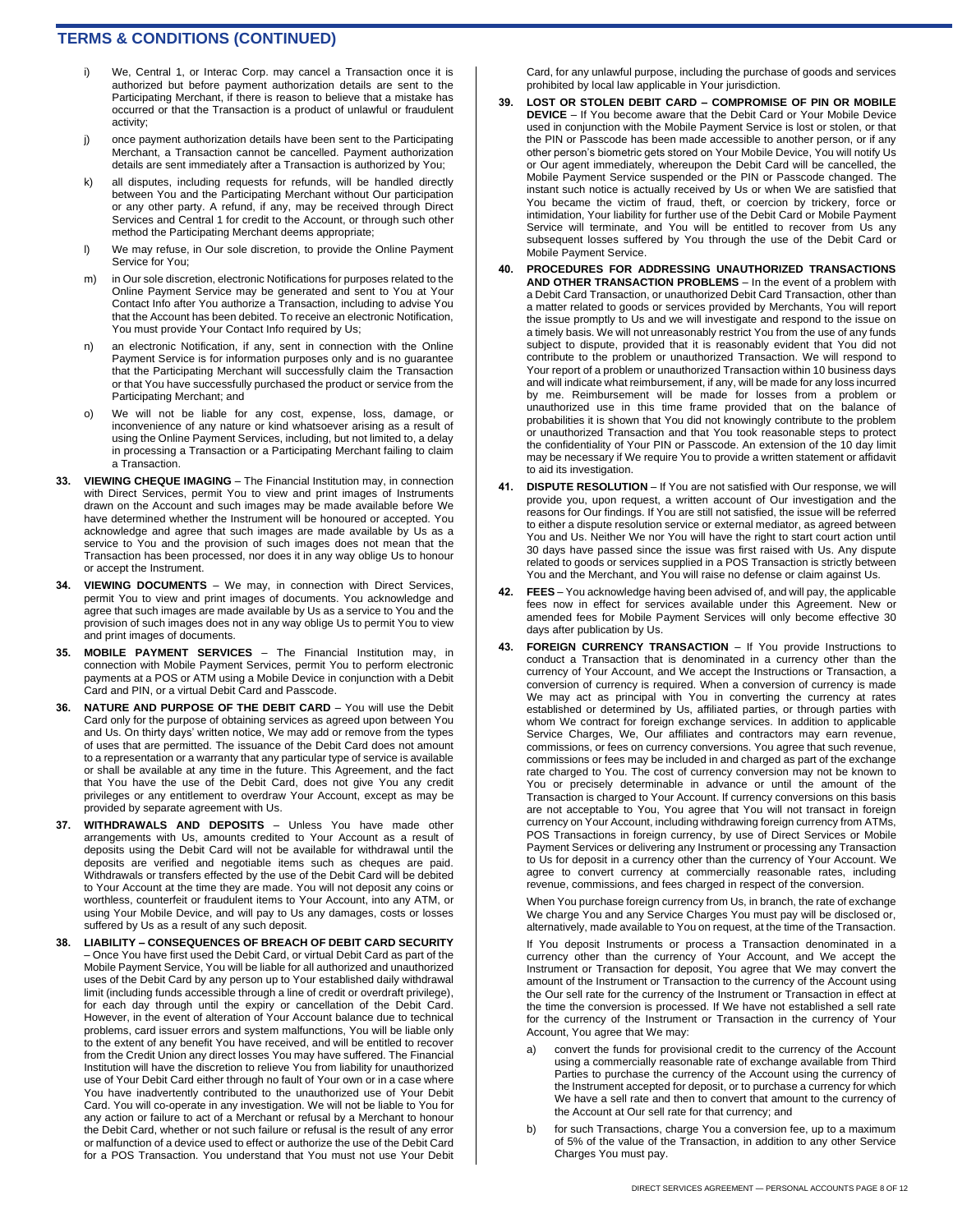You also agree that if any Instrument or Transaction in a currency other than the currency of Your Account is accepted for deposit, such deposit is provisional and subject to reversal. If any such Transaction must be reversed, the process outlined above for conversion of Your deposits, will apply to conversions undertaken for return of funds, and that You may be charged additional fees, commissions and Service Charges, as part of that conversion. The amount charged to Your Account for return of funds may be different than the amount of the deposit. The risk of loss on such Transactions shall be borne by You without any right of recourse against Us, and without any right to recover any fees charged to You in respect of the original deposit.

When You conduct Transactions with a Mobile Device or at an ATM, or through a POS, in a foreign currency We receive a debit instruction initiated by You and which may be received by Us after processing through one or more international electronic networks that participate in the international payments system (the "Instruction"). The Instruction We receive may ask Us to pay a stipulated amount that may either be denominated in Canadian Dollars or in U.S. Dollars, regardless of the currency of Your Transaction with the Mobile Device, ATM or POS. The Transaction amount between You and Us will be the amount of Your Transaction, plus any fees by the owner of the ATM or POS, plus any revenue, commissions or fees of Third Parties that processed the Transaction or converted the foreign currency before it is received as a debit Instruction by Us. Foreign currency conversion completed by Third Parties occurs at rates that We do not set, and which may include revenue, commissions or fees of those Third Parties. More than one currency conversion may be completed by Third Parties before Your Instruction is received by Us. The amount ultimately charged to Your Account will at a minimum be the amount of the Instruction either in the currency of Your Account or U.S. Dollar value of the Instruction received by Us through the electronic network. If the Transaction is conducted on an Account denominated in Canadian Dollars and the Instruction is received in U.S. Dollars, the amount charged to Your Account will be the amount of the U.S. Dollar Instruction received by Us, converted to Canadian Dollars at Our sell rate for purchase of U.S. Dollars in effect at the time of the conversion. Our services charges and fees for Transactions on Your Account may be added to the Transaction in accordance with Our published service and fee brochure.

Currency conversions will be completed when and at rates in effect when the Transaction is processed by Us which may not be the same rate in effect when We complete Your Transaction.

- **44. TERMINATION OF AGREEMENT**  The Financial Institution remains the owner of the Debit Card and may restrict the use of the Debit Card, or may terminate this Agreement and Your right to use the Debit Card, at any time without notice. You will return the Debit Card to Us or disable the Mobile Payment Service on Your Mobile Device upon request.
- **45. CARDHOLDER PRIVACY**  You acknowledge that We have policies to protect Your privacy and that You may obtain particulars upon request. You hereby consent to the collection and use of Your personal information by Us and Our affiliates to monitor use of financial services, in order to detect fraud, develop needed products and services, and offer members needed services. However, if You have given or hereafter give express consent to the collection, use and further disclosure of Your Personal Information by the Financial Institution in form and content that is more permissive than the consent provided herein, the other form of consent shall govern our relationship. You may withdraw Your consent at any time by contacting the Financial Institution's Privacy Officer.
- **46. CODE OF PRACTICE**  You understand that the Financial Institution has endorsed the voluntary Canadian Code of Practice for Consumer Debit Card Services, a copy of which is available from Us on request or at www.fcacacfc.gc.ca and We will be guided by the principles of the Code in administering the operation of Debit Card Services.
- **47. ELIGIBILITY REQUIREMENTS**  In order to use the Mobile Payment Service, You must: (a) be an Authorized User on an Account in good standing with Us; (b) have a Mobile Device; and (c) meet any other requirements for the access and use of the Mobile Payment Service that are specified by Us.
- **48. SOLD OR DISPOSED MOBILE DEVICE**  If You intend to sell, give away or dispose of Your Mobile Device, You must first delete the Financial Institution's Mobile Payment/Mobile Banking application from Your Mobile Device.
- **49. TERMINATION OR SUSPENSION OF MOBILE PAYMENT SERVICE** –You may terminate Your use of the Mobile Payment Service at any time by contacting Us. The Financial Institution may terminate or suspend Your use of the Mobile Payment Service for any reason at any time without notifying You in advance.
- **50. MOBILE DEVICE SECURITY**  You are prohibited from using the Mobile Payment Service on a Mobile Device that You know or suspect has had its security or integrity compromised (e.g., where the Mobile Device has been "rooted" or had its security mechanisms bypassed). You will be solely liable for any losses, damages and expenses incurred as a result of Your use of the Mobile Payment Service on a compromised Mobile Device. You further acknowledge that You will properly maintain the security of Your Mobile Device used in conjunction with the Mobile Payment Service by protecting it with a secure access code or biometric, by knowing its location at all times, and by keeping it up to date with the latest operating system software, security patches and anti-virus and anti-spyware programs. You will not allow other persons to store their biometrics on Your Mobile Device. If You lose Your Mobile Device, You will act promptly to prevent unauthorized use.
- **51. WARRANTIES AND LIABILITIES**  You acknowledge and agree that: (a) We do not warrant the operability or functionality of the Mobile Payment Service or that it will be available to complete a Transaction; (b) We do not warrant that any particular merchant will offer the payment method accessed through the Mobile Payment Service; and (c) We do not guarantee the availability or operability of any wireless networks or of any Mobile Device. You understand that You should keep Your physical Debit Card with You to use in the event the Mobile Payment Service is unavailable for whatever reason. Furthermore, You explicitly exclude Us, all partners and associated service providers from all liability whatsoever in relation to the Mobile Payments Service, and by extension their respective directors, officers and employees, including, without limitation, any liability in relation to the sale, distribution, use or the performance or non-performance of the Mobile Payments Service. You acknowledge and confirm ownership of the respective intellectual property rights by the Financial Institution, its partners and associated service providers.
- **52. LOCATION-BASED SERVICES (ONLY APPLICABLE IF MOBILE APP IS USED IN CONJUNCTION WITH LOCATION-BASED SERVICES)** – You acknowledge that the Mobile Payment Service may be used in conjunction with location based services, and agree that We may collect, transmit, process, display, disclose, maintain or use location based data.
- **53. USER LICENSING TERMS**  You agree that You will not copy, modify, adapt, enhance, translate or create a derivative work of the Mobile Payment Service or any part of the Service. You will not license, sublicense, market or distribute the Mobile Payment Service, or provide any copies to a Third Party. You will not attempt to reverse engineer, decompile, disassemble or make error corrections to any part of the Mobile Payment Service, and You will not use any part of the Mobile Payment Service to gain access to interconnecting software applications to do the same.
- **54. JURISDICTION**  You acknowledge that this Agreement is subject to the laws and jurisdictions as defined by Us, irrespective of where You downloaded or enabled the Mobile Payments Service. You understand that We may monitor and enforce compliance with these terms.
- **55. RECEIPT OF COPY OF AGREEMENT**  You acknowledge the receipt of a true copy of this Agreement or a previous version signed by You upon initiation of the PIN based Debit Card service or Mobile Payment Service and that this Agreement does not require signature by Us. You acknowledge that this Agreement may be amended unilaterally by Us upon thirty (30) days' notice being published on the Financial Institution's Website or on Our banking app or by posting notice of the changes to this Agreement in branch and until this Agreement is terminated, the use or continued use of the Debit Card or Mobile Payment Service by You shall be conclusively deemed to be the acceptance by You of any amendments to this Agreement. You also agree to keep this copy of this Agreement for Your own records. You understand You may obtain from any branch of the Financial Institution a copy of any changes to this Agreement or the revised agreement.
- **56. MODIFICATION OF AGREEMENT**  The Financial Institution may, in its sole discretion, amend the terms and conditions of this Agreement as it relates to Your future use of The Services from time to time, for any reason, without any liability to You or any other person. The Financial Institution may provide notice of a change to this Agreement by mailing notice to Your last known address, by posting notice at the Financial Institution's premises, by personal delivery, or by any other means the Financial Institution, acting reasonably, considers appropriate to bring the modification to Your attention. You are responsible for regularly reviewing the terms and conditions of this Agreement. If You use these Services after the effective date of an amendment to this Agreement, it will mean that You agree to the amendment and adopt and are bound by the newer version of this Agreement. You must not change, supplement, or amend this Agreement by any means.
- **57. OTHER AGREEMENTS – SCOPE OF AGREEMENT**  This Agreement supplements any prior agreement governing the use of the Debit Card and the PIN or virtual Debit Card and Passcode, but does not replace or supersede any agreement or provision of any agreement relating to any loan, credit facility or the operation of any Account. This Agreement applies to any Account specified herein, as well, to any other account designated by You from time to time for use in connection with the Debit Card or Mobile Payment **Service**

In addition to this Agreement, the terms and conditions of the Account Agreement between You and the Financial Institution will apply to The Services and to Transactions made under this Agreement, except as expressly provided otherwise in this Agreement. If there is a conflict between the terms and conditions of the Account Agreement or any other agreements between You and the Financial Institution and the terms and conditions of this Agreement, then the terms and conditions of this Agreement will supercede and apply in respect of The Services. There are no representations or warranties made by Us to You concerning The Services except for the representations, warranties, and obligations of the Financial Institution as expressly set out in this Agreement. Any advice, information, or statements provided by Us, Central 1, or their service providers, agents, or their representatives, whether oral or written, will not create any representation, warranty, or condition or vary or amend this Agreement, including the above liability exclusions, liability limitations, release and indemnity provisions, and You may not rely upon any such advice or information.

**58. NOTICES** – Any notice required or permitted to be given to the Financial Institution in connection with this Agreement must be in writing and must be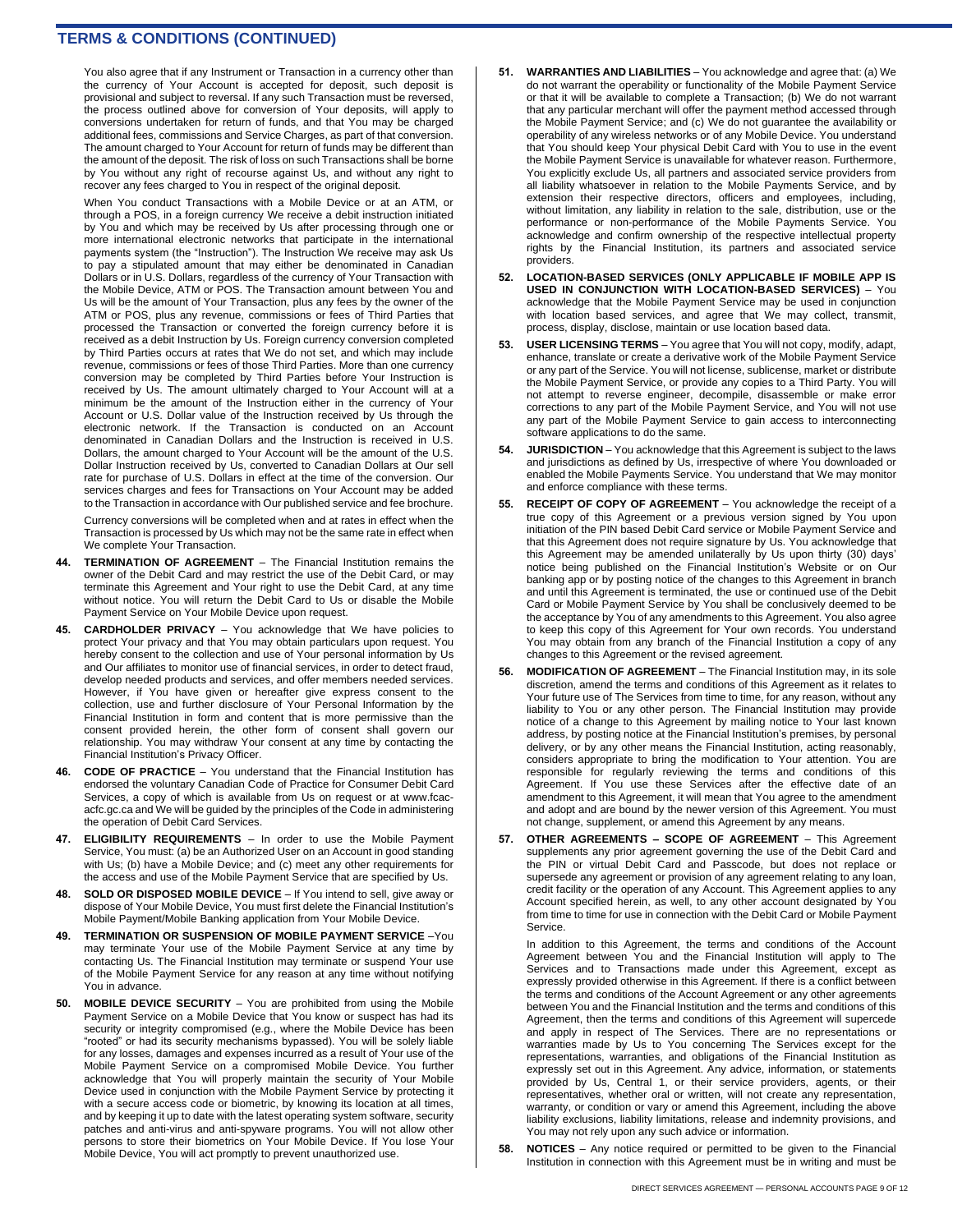addressed and delivered to the Financial Institution at the address or fax number set forth on the Account Agreement. Any notice required or permitted to be given to You in connection with this Agreement may be given to You by delivering a written notice to Your Contact Info, or, except as to confidential financial information specific to You, by posting notice at the Financial Institution's premises or on the Financial Institution's website, or banking app or by any other means We, acting reasonably, consider appropriate to bring the notice to Your attention. You are deemed to have received any notice sent by Us to Your Contact Info on the earlier of the time and date that You actually receive the notice or 24 hours after We send it, if sent by email, SMS Text or facsimile and 5 days if sent by mail. Notices published on Our Website are deemed published on the day when first published.

- **59. TERMINATION**  This Agreement may be terminated by either the Financial Institution or You on not less than 1 business day's prior written notice. Any notice of termination shall not release You from any obligations incurred under this Agreement.
- **60. ELECTRONIC EXECUTION**  This Agreement may be executed electronically. Use of The Services shall be deemed to be acceptance of these terms and conditions as of the date of first use, or in the case of a modification of this Agreement, acceptance of the modified terms and conditions.
- **61. APPLICABLE LAW**  This Agreement is governed by the laws of the province of the Account, or if more than 1 Account, then the jurisdiction of incorporation of the Financial Institution and the federal laws of Canada applicable therein, excluding any rules of private international law or the conflict of laws which would lead to the application of any other laws.
- **62. ENUREMENT**  This Agreement will take effect and continue for the benefit of and be binding upon each of the Financial Institution and You and Your heirs, executors, successors, and assigns.
- **63. PROCEEDS OF CRIME LEGISLATION**  You acknowledge that the *Proceeds of Crime (Money Laundering) and Terrorist Financing Act* and *Regulations* apply to the operation of the Account and that We will, from time to time, adopt policies and procedures to address the reporting, recordkeeping, client identification, and ongoing monitoring requirements of that legislation. You agree to abide by and comply with all such laws and procedures.
- **64. SEVERABILITY**  This Agreement will be enforced to the fullest extent permitted by applicable law. If for any reason any provision of this Agreement is held to be invalid or unenforceable to any extent, then:
	- a) the offending portion of the provision shall be expunged and the remainder of such provision will be interpreted, construed, or reformed to the extent reasonably required to render the same valid, enforceable, and consistent with the original intent underlying such provision; and
	- b) such invalidity or unenforceability will not affect any other provision of this Agreement.
- **65. NO WAIVER**  No waiver by Us of any breach of or default under this Agreement shall be deemed to be a waiver of any preceding or subsequent breach or default. We may, without notice, require strict adherence to the terms and conditions of this Agreement, despite any prior indulgence granted to or acquiesced in by Us.
- **66. CHOICE OF LANGUAGE** It is the express wish of the parties that this Agreement and any related documents be drawn up and if execution is required, to be executed in English. Les parties conviennent que la présente convention et tous les documents s'y rattachant soient rédigés et signés en anglais.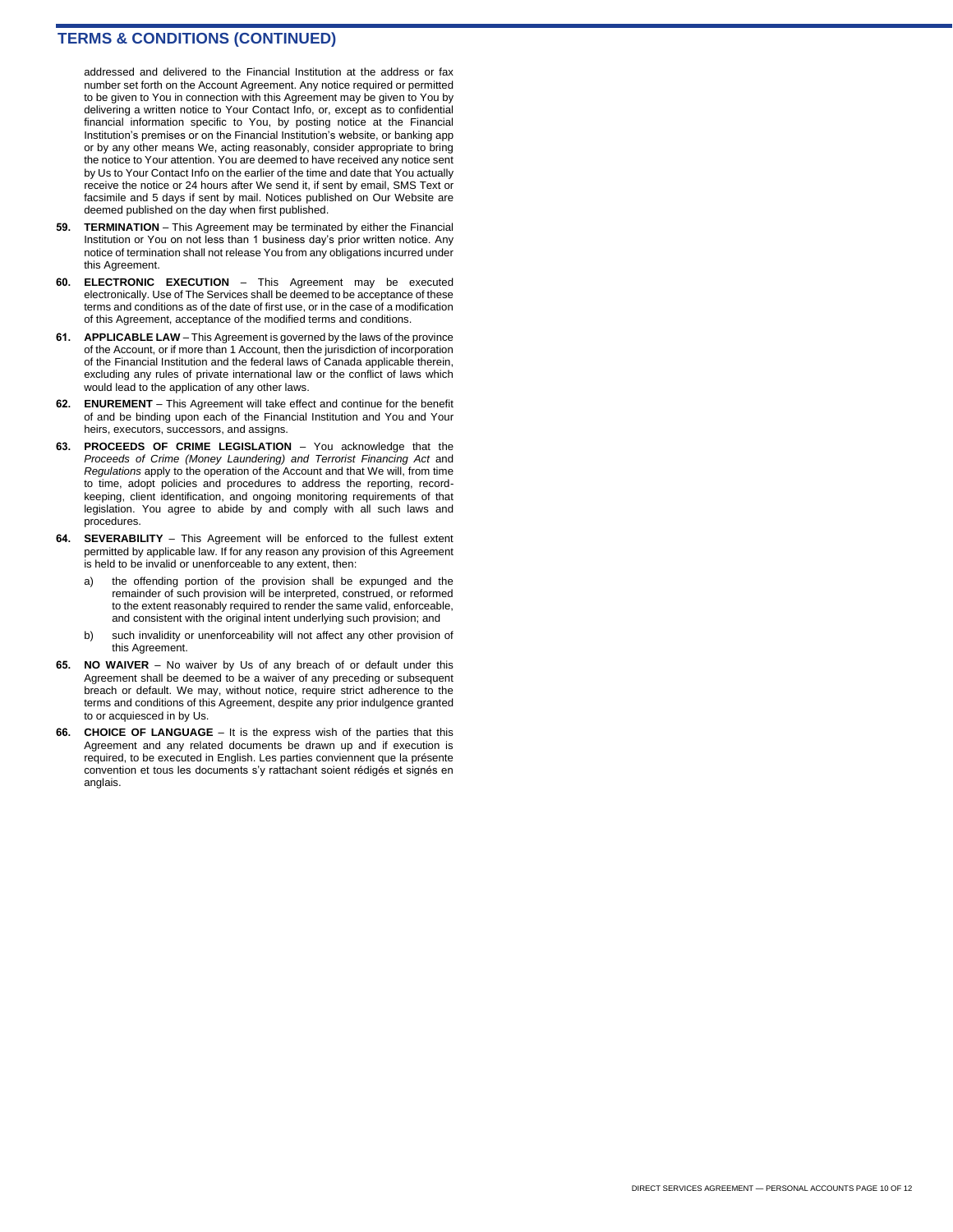## **PFM SCHEDULE FOR CONSENT AND DISCLOSURE FOR PFM SERVICE ("PFM SPECIAL TERMS")**

**1. ACCEPTANCE OFPFM SERVICE SPECIAL TERMS** – You acknowledge Your acceptance of these PFM Special Terms such that they form and are part of this Agreement — Personal Accounts (the "**Agreement**"). The Financial Institution does not offer Direct Services for Personal Accounts other than in accordance with these terms and conditions.

If there is more than one Depositor in respect of the Account, or multiple holders of the External Account, You expressly accepting these terms hereby warrants and represent to the Financial Institution that such Depositor has the lawful, express, and actual authority of all other Depositors on the Account, or holders of the External Account, and each of them:

- i) to consent to the use of all and each of Your personal information for purposes of the provision and use of PFM Services; and
- ii) to acknowledge, accept and agree to be bound by the terms of the Agreement and these PFM Special Terms, including Schedule I to the PFM Special Terms, so as to form a valid and binding agreement as between all of You and the Financial Institution.

You expressly accepting these terms do so on behalf of all persons being the Depositor and understand that these representations and warranties, and acceptance of these terms, will be relied upon by Us in providing PFM Services. You expressly accepting these terms understand that if these representations and warranties are untrue it may cause loss, harm and damage to Us for which the Depositor is responsible. You expressly accepting these terms hereby agree to indemnify and hold Us harmless from any loss, damage, costs, including reasonable legal fees, claims or other harm that may be suffered as a result of Our reliance upon these representations and warranties.

- **2. PERSONAL FINANCIAL MANAGEMENT ACCOUNT LINKING CONSENT**  You understand that the Personal Financial Management tool and account linking service, defined in the Agreement as the "**PFM Service**", is being offered through Your Financial Institution in coordination with Central 1 Credit Union ("**Central 1**") and by Yodlee Inc. ("Yodlee") and that it is an express requirement of Yodlee that if You wish to subscribe, access, or use the PFM Service that You must consent to amendments and incorporation of certain terms to the Agreement with the Financial Institution as more particularly set forth in the Mandatory Provisions for Customer Agreement as set forth in the Schedule I below, (the "**Mandatory Provisions**"). You understand that subscription to the PFM Service, whether by linking Accounts at the Financial Institution alone or with External Accounts at Third Party institutions will require that You share certain otherwise confidential and personal information to engage the PFM Service.
- **3. PFM DISCLOSURE OF ACCESS CODE AND CONFIDENTIAL INFORMATION TO LINKED ACCOUNTS**  You authorize the Financial Institution, Central 1, and their respective agents, representatives, and service providers, (collectively referred to solely for purposes of this PFM Special Terms as the "**F.I. Affiliates**") as well as Yodlee, to collect, use, and disclose Your personal information, including Your personal access codes, in order to link the External Accounts to Your Account with the Financial Institution, and periodically access the External Accounts to update Your personal information and to perform data analytics on all linked accounts to present information and reports to You and make available to You and Your Financial Institution, a personal financial management summary of all of Your linked accounts and transactions thereon. Notwithstanding the foregoing, this provision shall not be deemed to in any way diminish Your duties and responsibilities to personally access and review the External Accounts and to otherwise comply with the agreements in place with Third Parties holding those External Accounts, nor shall any right of access to information granted by You pursuant to this Agreement create any obligation on the part of the Financial Institution, Central 1, or the PFM Service provider to monitor or warn You of any unusual or unauthorized account activity on any Account or any External Accounts. You understand that the institutions holding Your External Accounts may prohibit disclosure of Your personal access codes, and that it is Your responsibility to confirm that Your personal access codes can be disclosed to Yodlee for the purpose of linking the External Accounts. This will not be confirmed by Us, the F.I. Affiliates, or Yodlee.
- 4. **PFM SERVICE DISCLAIMER** You confirm that You are permitted to link Your External Accounts, and You accept all risk associated with the linking of Your Financial Institution Account to Your External Accounts, including all risk associated with disclosure of Your personal access codes. You agree and acknowledge that the Financial Institution or any F.I. Affiliate is not responsible or liable for any loss, harm, or damage, of any kind, related to or arising from linking Your Financial Institution Account with Your External Accounts, or arising from disclosure of Your personal access codes for purposes of linking Your External Accounts, to the extent permitted by law, subject to the Financial Institution or F.I. Affiliate being liable for the consequences of their own act and that of their representatives.
- **5. MARKETING CONSENT FOR PFM SERVICE** You understand that if You have previously provided to the Financial Institution a marketing consent to receive promotional offers, then the Financial Institution, and its agents, representatives, and service providers will use the information from Your linked accounts to provide promotional and marketing information to You.
- **6. UNSUBSCRIBE FROM PFM SERVICE**  You can withdraw Your consent for the collection, use, and disclosure of Your personal information at any time by contacting the Financial Institution, at [mailing address] or [telephone number, email address, and website address]. If You withdraw Your consent, the Financial Institution may no longer be able to provide certain services, including, but not necessarily limited to PFM Services. You understand that certain additional integrated services offered by Us may no longer be available.
- **7. ASSET/LIABILITY CONSENT**  YOU UNDERSTAND THAT THE PFM SERVICE CAN KEEP TRACK AND PROVIDE YOU WITH COMPREHENSIVE SPECIFIC ANALYSIS OF YOUR FINANCIAL SITUATION ONLY IF YOU KEEP SUCH INFORMATION COMPLETE AND CURRENT AND THAT IF YOU DO NOT DO SO, THAT THE REPORTS AND ANALYTICS PERFORMED AS PART OF THE PFM SERVICE WILL BE INCOMPLETE AND MAY CONTAIN ERRONEOUS INFORMATION. YOU AUTHORIZE THE FINANCIAL INSTITUTION AND THE F.I. AFFILIATES TO COLLECT, USE, AND DISCLOSE YOUR PERSONAL INFORMATION IN ORDER TO ADD, MODIFY, OR DELETE REFERENCE TO THE ASSET(S) OR LIABILITY(IES) TO YOUR ACCOUNT WITH THE FINANCIAL INSTITUTION, WHETHER IN THE FUTURE OR THE PAST. YOU UNDERSTAND AND AGREE THAT YOU ARE RESPONSIBLE FOR KEEPING YOUR ASSET AND LIABILITY INFORMATION CURRENT.

### **SCHEDULE I — MANDATORY PROVISIONS FOR CUSTOMER AGREEMENT**

- **1. PROVIDE ACCURATE INFORMATION**  You, the end user, agree to provide true, accurate, current and complete information about yourself and your accounts maintained at other web sites and you agree to not misrepresent your identity or your account information. You agree to keep your account information up to date and accurate.
- **2. PROPRIETARY RIGHTS** You are permitted to use content delivered to you through the PFM Service only on the PFM Service. You may not copy, reproduce, distribute, or create derivative works from this content. Further, you agree not to reverse engineer or reverse compile any of the PFM Service technology, including, any Java applets associated with the PFM Service.